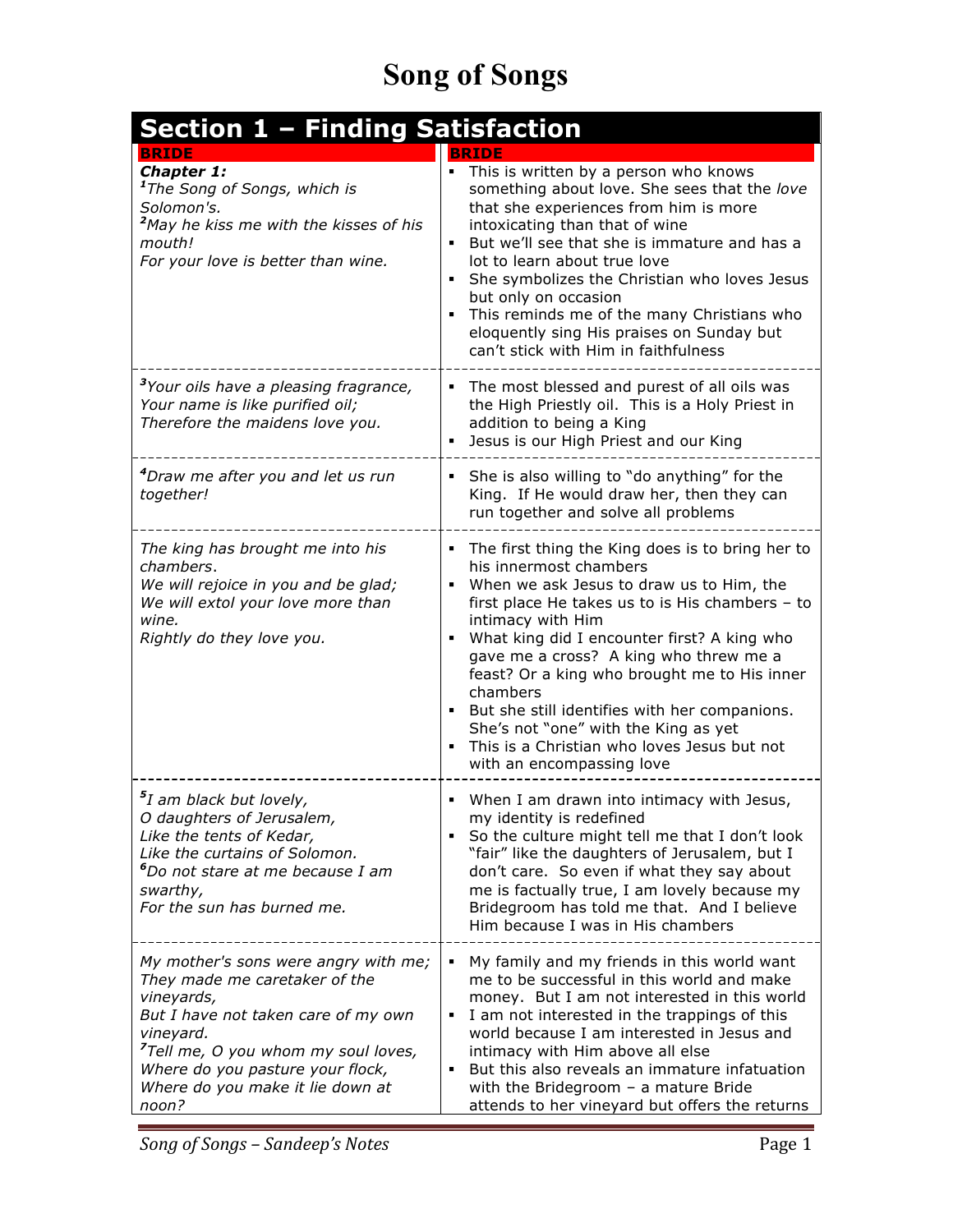| For why should I be like one who veils<br>herself<br>Beside the flocks of your companions?                                                                                                                                                                                                        | from the vineyard to the Bridegroom (see<br>8:12)<br>I want to be with Jesus and not the<br>٠<br>companions of Jesus. I will not be satisfied<br>with hanging out with holy people or godly<br>men of God. I want Jesus Himself<br>But I also don't want to be a secret (veiled)<br>٠<br>follower of Jesus. I want to be open of my<br>longing for the Bridegroom                                                                                                                                                                                                                                                                                                                                                                                                                                                                                        |
|---------------------------------------------------------------------------------------------------------------------------------------------------------------------------------------------------------------------------------------------------------------------------------------------------|----------------------------------------------------------------------------------------------------------------------------------------------------------------------------------------------------------------------------------------------------------------------------------------------------------------------------------------------------------------------------------------------------------------------------------------------------------------------------------------------------------------------------------------------------------------------------------------------------------------------------------------------------------------------------------------------------------------------------------------------------------------------------------------------------------------------------------------------------------|
| <b>DAUGHTERS OF JERUSALEM</b>                                                                                                                                                                                                                                                                     | <b>DAUGHTERS OF JERUSALEM</b>                                                                                                                                                                                                                                                                                                                                                                                                                                                                                                                                                                                                                                                                                                                                                                                                                            |
| <sup>8</sup> If you yourself do not know,<br>Most beautiful among women,<br>Go forth on the trail of the flock<br>And pasture your young goats<br>By the tents of the shepherds.                                                                                                                  | The daughters of Jerusalem address the bride<br>٠<br>as "most beautiful among women"<br>The daughters of Jerusalem don't know Jesus<br>٠<br>themselves, so the best they can do is tell<br>you to hang out among the religious people                                                                                                                                                                                                                                                                                                                                                                                                                                                                                                                                                                                                                    |
| <b>BRIDEGROOM</b>                                                                                                                                                                                                                                                                                 | <b>BRIDEGROOM</b>                                                                                                                                                                                                                                                                                                                                                                                                                                                                                                                                                                                                                                                                                                                                                                                                                                        |
| <sup>9</sup> To me, my darling, you are like<br>My mare among the chariots of<br>Pharaoh.<br><sup>10</sup> Your cheeks are lovely with<br>ornaments,<br>Your neck with strings of beads."<br><sup>11</sup> We will make for you ornaments of<br>gold<br>With beads of silver."                    | The Bridegroom refers to the bride as "my<br>darling"<br>The bride is under the "rein" of the<br>٠<br>Bridegroom<br>The bride is adorned for her Bridegroom (Rev<br>٠<br>21:2)<br>What is our adornment as Christians? 1 Peter<br>٠<br>3:3-4: <sup>3</sup> Your adornment must not be merely<br>external--braiding the hair, and wearing gold<br>jewelry, or putting on dresses; <sup>4</sup> but let it be<br>the hidden person of the heart, with the<br>imperishable quality of a gentle and quiet<br>spirit, which is precious in the sight of God<br>This command seems to be addressed to<br>women, but I think it can apply to men too.<br>Women are being told not to be deceived by<br>their external adornments, so it applies to<br>them for sure. But both men and women<br>must be gentle (Matthew 5:5) and poor in<br>spirit (Matthew 5:3) |
| <b>BRIDE</b>                                                                                                                                                                                                                                                                                      | <b>BRIDE</b>                                                                                                                                                                                                                                                                                                                                                                                                                                                                                                                                                                                                                                                                                                                                                                                                                                             |
| <sup>12</sup> While the king was at his table,<br>My perfume gave forth its fragrance.<br><sup>13</sup> My beloved is to me a pouch of<br>myrrh<br>Which lies all night between my<br>breasts.<br><sup>14</sup> My beloved is to me a cluster of<br>henna blossoms<br>In the vineyards of Engedi. | Do I want to be a fragrance of Christ to God<br>and to the world? I can do that if I am often<br>at the King's table (His table not mine),<br>supping with Him and communing with Him<br>The bride appreciates her fragrance but raves<br>٠<br>a lot more about His fragrance<br>So even though I give forth a fragrance of<br>٠<br>Christ, He is still ever more fragrant to me                                                                                                                                                                                                                                                                                                                                                                                                                                                                         |
| <b>BRIDEGROOM</b>                                                                                                                                                                                                                                                                                 | <b>BRIDEGROOM</b>                                                                                                                                                                                                                                                                                                                                                                                                                                                                                                                                                                                                                                                                                                                                                                                                                                        |
| <sup>15</sup> How beautiful you are, my darling,<br>How beautiful you are!<br>Your eyes are like doves."                                                                                                                                                                                          | The eyes of the bride are like doves<br>٠<br>The eyes of the bride are not hawk-like eyes.<br>٠<br>David was a man of war, but Solomon was a<br>٠<br>man of peace. And a man of peace had to<br>build God's temple.                                                                                                                                                                                                                                                                                                                                                                                                                                                                                                                                                                                                                                      |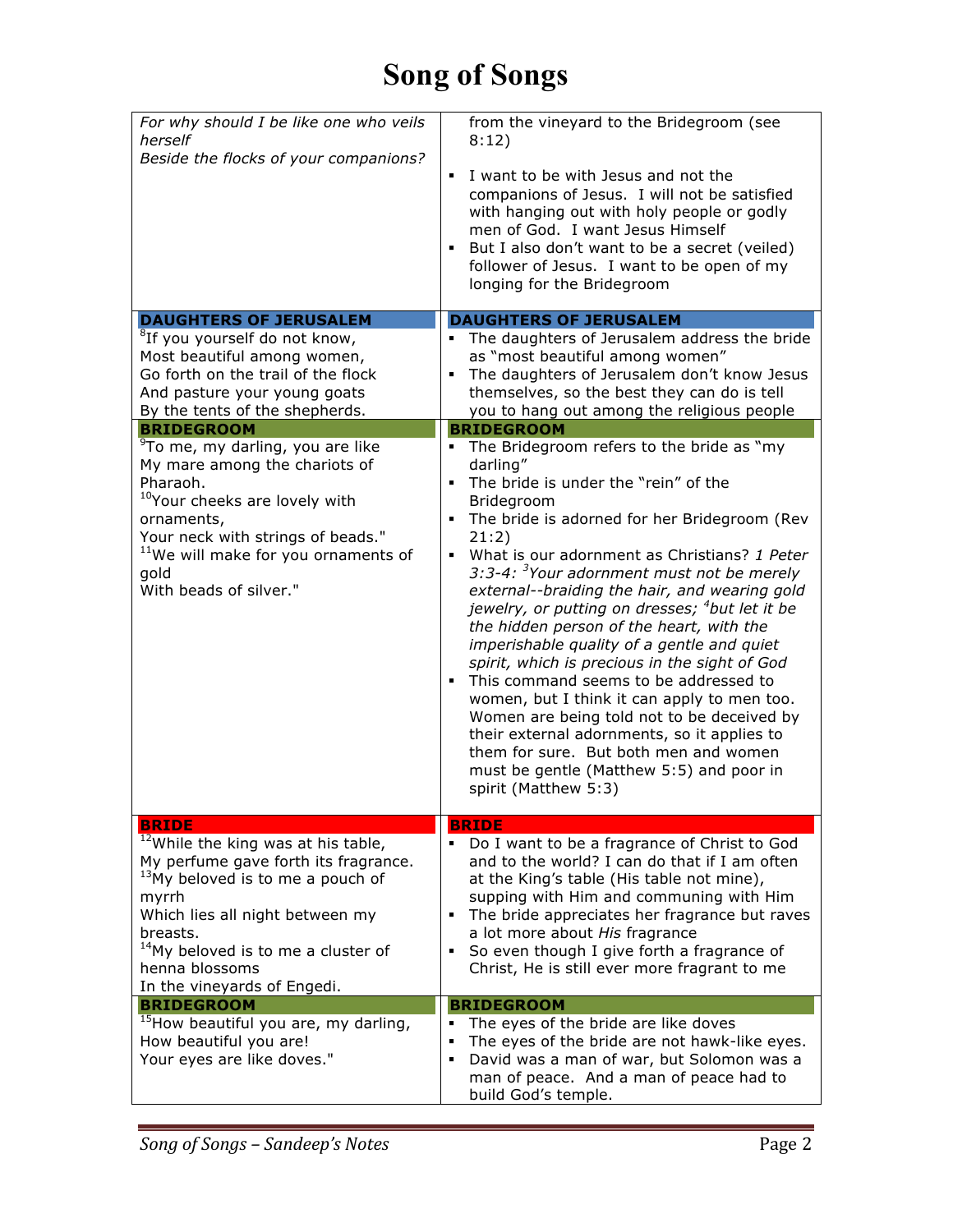|                                                                                                                                     | God's temple is built in the hearts of those<br>who have eyes like doves. Hearts in which<br>there is no controversy or contention with<br>God. Hearts fully peacefully yielded to Him! |
|-------------------------------------------------------------------------------------------------------------------------------------|-----------------------------------------------------------------------------------------------------------------------------------------------------------------------------------------|
| <b>BRIDE</b><br><sup>16</sup> How handsome you are, my beloved,<br>And so pleasant!                                                 | <b>BRIDE</b><br>The bride loves the Bridegroom and<br>$\mathbf{u}$<br>appreciates the comfort (couch) and security                                                                      |
| Indeed, our couch is luxuriant!<br><sup>17</sup> The beams of our houses are cedars,<br>Our rafters, cypresses.<br><b>CHAPTER 2</b> | (beams) that He brings<br>The "rose of Sharon" is often used to refer to<br>Jesus, but it seems more possible that this<br>refers to the bride.                                         |
| <sup>1</sup> I am the rose of Sharon,<br>The lily of the valleys.                                                                   | Even if the status of "rose of Sharon" and<br>"lily of the valley is something to be envied,<br>we know where the bride gets her worth -<br>from the Bridegroom                         |
| <b>BRIDEGROOM</b>                                                                                                                   | <b>BRIDEGROOM</b>                                                                                                                                                                       |
| <sup>2</sup> Like a lily among the thorns,<br>So is my darling among the maidens.                                                   | The Bridegroom affirms the bride's status                                                                                                                                               |
| <b>BRIDE</b>                                                                                                                        | <b>BRIDE</b>                                                                                                                                                                            |
| <sup>3</sup> Like an apple tree among the trees of<br>the forest,<br>So is my beloved among the young                               | God is a source of sustenance and rest                                                                                                                                                  |
| men                                                                                                                                 |                                                                                                                                                                                         |
| In his shade I took great delight and                                                                                               |                                                                                                                                                                                         |
| sat down,                                                                                                                           |                                                                                                                                                                                         |
| And his fruit was sweet to my taste.                                                                                                |                                                                                                                                                                                         |
| <sup>4</sup> He has brought me to his banquet<br>hall,                                                                              | First the chambers $(1:4)$ , and then a meal<br>٠<br>alone with Him (1:12). Then the feast                                                                                              |
| And his banner over me is love.<br><i><b>Sustain me with raisin cakes,</b></i>                                                      | But even then, His eyes are on me. The<br>٠<br>Message: He took me home with him for a                                                                                                  |
| Refresh me with apples,                                                                                                             | festive meal, but his eyes feasted on me!                                                                                                                                               |
| Because I am lovesick.                                                                                                              |                                                                                                                                                                                         |
| <sup>6</sup> Let his left hand be under my head<br>And his right hand embrace me.                                                   | Hold me. I am your possession now, O Lord<br>٠                                                                                                                                          |
| <b>BRIDEGROOM</b>                                                                                                                   | <b>BRIDEGROOM</b>                                                                                                                                                                       |
| <sup>7</sup> I adjure you, O daughters of                                                                                           | The Bridegroom never wants to disturb this                                                                                                                                              |
| Jerusalem,                                                                                                                          | state of being (where the Bride hands over                                                                                                                                              |
| By the gazelles or by the hinds of the<br>field,                                                                                    | all possession to the Bridegroom).<br>Christ never wants our rest to be disturbed.<br>$\blacksquare$                                                                                    |
| That you do not arouse or awaken my                                                                                                 | Come to Me and I will give you rest. I will                                                                                                                                             |
| love until she pleases.                                                                                                             | satisfy you so that you never thirst again.                                                                                                                                             |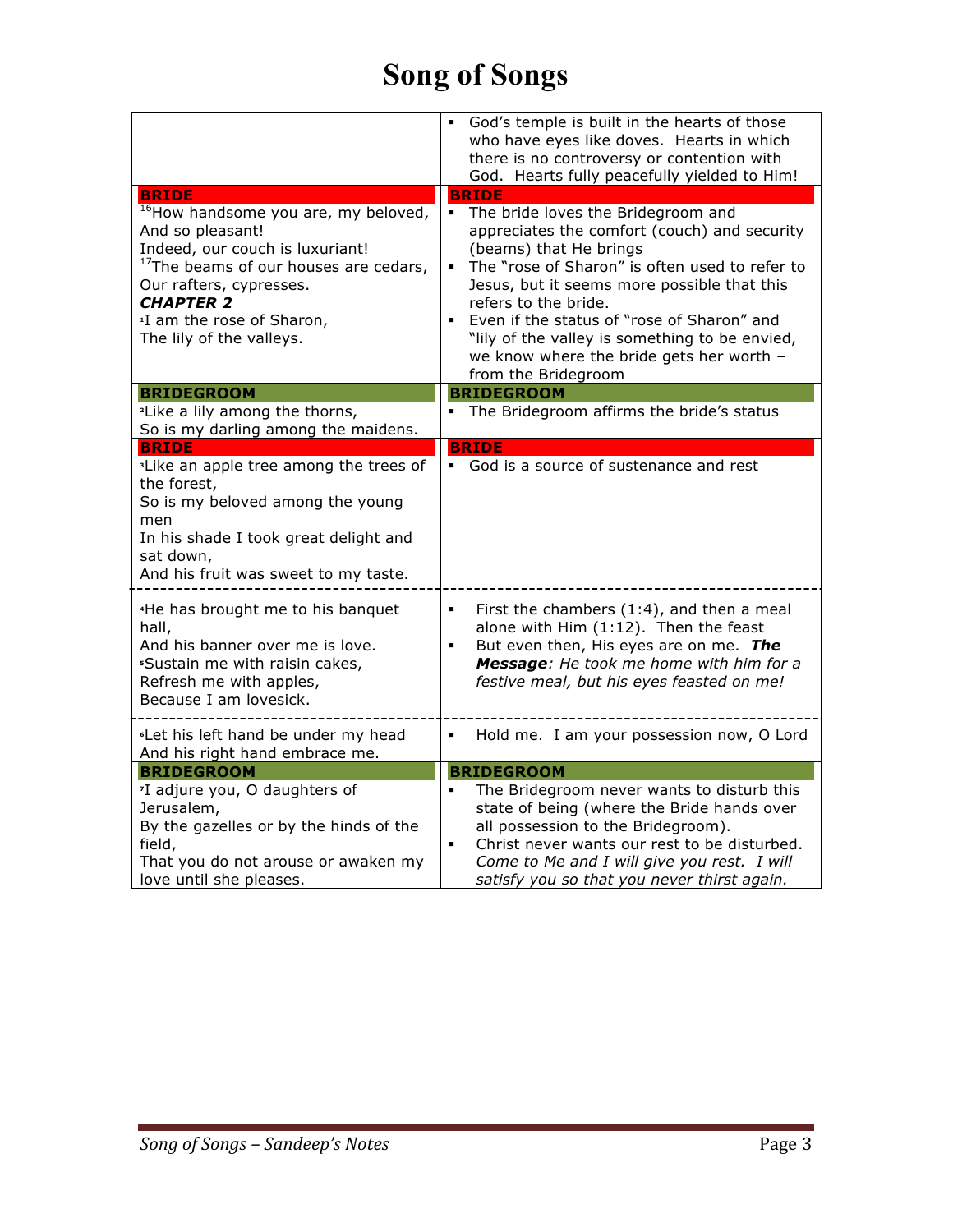#### **Section 2 – Communion Broken (by a love for the world). And Communion Restored**

| <b>BRIDE</b>                                                                                                                                                                                                                                                                                                                                                                                                                          | <b>BRIDE</b>                                                                                                                                                                                                                                                                                                                                                                                                                                                                                                   |
|---------------------------------------------------------------------------------------------------------------------------------------------------------------------------------------------------------------------------------------------------------------------------------------------------------------------------------------------------------------------------------------------------------------------------------------|----------------------------------------------------------------------------------------------------------------------------------------------------------------------------------------------------------------------------------------------------------------------------------------------------------------------------------------------------------------------------------------------------------------------------------------------------------------------------------------------------------------|
| *Listen! My beloved!<br>Behold, he is coming,<br>Climbing on the mountains,<br>Leaping on the hills!<br><sup>9</sup> My beloved is like a gazelle or a<br>young stag<br>Behold, he is standing behind our wall,<br>He is looking through the windows,<br>He is peering through the lattice.                                                                                                                                           | $\blacksquare$<br>The Bridegroom never leaves the side of the<br>bride. "Lo, I am with you always." At the<br>end of the last section, the bride was in the<br>arms of the Bridegroom, asking him to hold<br>her. Did he let go? No - "no one will snatch<br>them out of My hand" (John 10:28). But the<br>bride can choose to leave the Bridegroom.<br>That is the basic idea behind free will.<br>The Bridegroom is behind "our" wall. The<br>٠<br>bride is back in an "our" relationship with<br>the world. |
| <b>BRIDEGROOM</b>                                                                                                                                                                                                                                                                                                                                                                                                                     | <b>BRIDEGROOM</b>                                                                                                                                                                                                                                                                                                                                                                                                                                                                                              |
| "My beloved responded and said to<br>me,<br>"Arise, my darling, my beautiful one,<br>And come along.                                                                                                                                                                                                                                                                                                                                  | "Arise" is the call of the Bridegroom.<br>Get up and get out of this world system.<br>Arise and walk out of that corrupt system.<br>She's still beautiful to him even though she's<br>back in the world.<br>I can imagine the Father in the story of the<br>Lost Son in Luke 15 to say the same thing.                                                                                                                                                                                                         |
| "For behold, the winter is past,<br>The rain is over and gone.<br><sup>12</sup> The flowers have already appeared in<br>the land;<br>The time has arrived for pruning the<br>vines,<br>And the voice of the turtledove has<br>been heard in our land.<br><sup>13</sup> The fig tree has ripened its figs,<br>And the vines in blossom have given<br>forth their fragrance.<br>Arise, my darling, my beautiful one,<br>And come along! | Arise, because there are:<br>٠<br>Roses to be smelled together (intimacy),<br>and Figs to be eaten (sustenance),<br>and Vines to be pruned (service)                                                                                                                                                                                                                                                                                                                                                           |
| <sup>14</sup> O my dove, in the clefts of the rock,<br>In the secret place of the steep<br>pathway,                                                                                                                                                                                                                                                                                                                                   | Do you sometimes feel like a dove, hiding<br>away in the cleft of the rock?<br>Hiding because of shame and guilt?<br>Hanging off a cliff, scared that this<br>casual slope has turned slippery and you<br>are falling away so fast now?                                                                                                                                                                                                                                                                        |
| Let me see your form,<br>Let me hear your voice;<br>For your voice is sweet,<br>And your form is lovely.                                                                                                                                                                                                                                                                                                                              | Don't hide from me like your ancestors<br>٠<br>Adam and Eve. And don't put pathetic fig<br>leaves to cover your nakedness.<br>So be honest and come as you are.<br>Don't be silent. Speak to me about your<br>٠<br>doubts and your shame and your guilt.                                                                                                                                                                                                                                                       |
|                                                                                                                                                                                                                                                                                                                                                                                                                                       |                                                                                                                                                                                                                                                                                                                                                                                                                                                                                                                |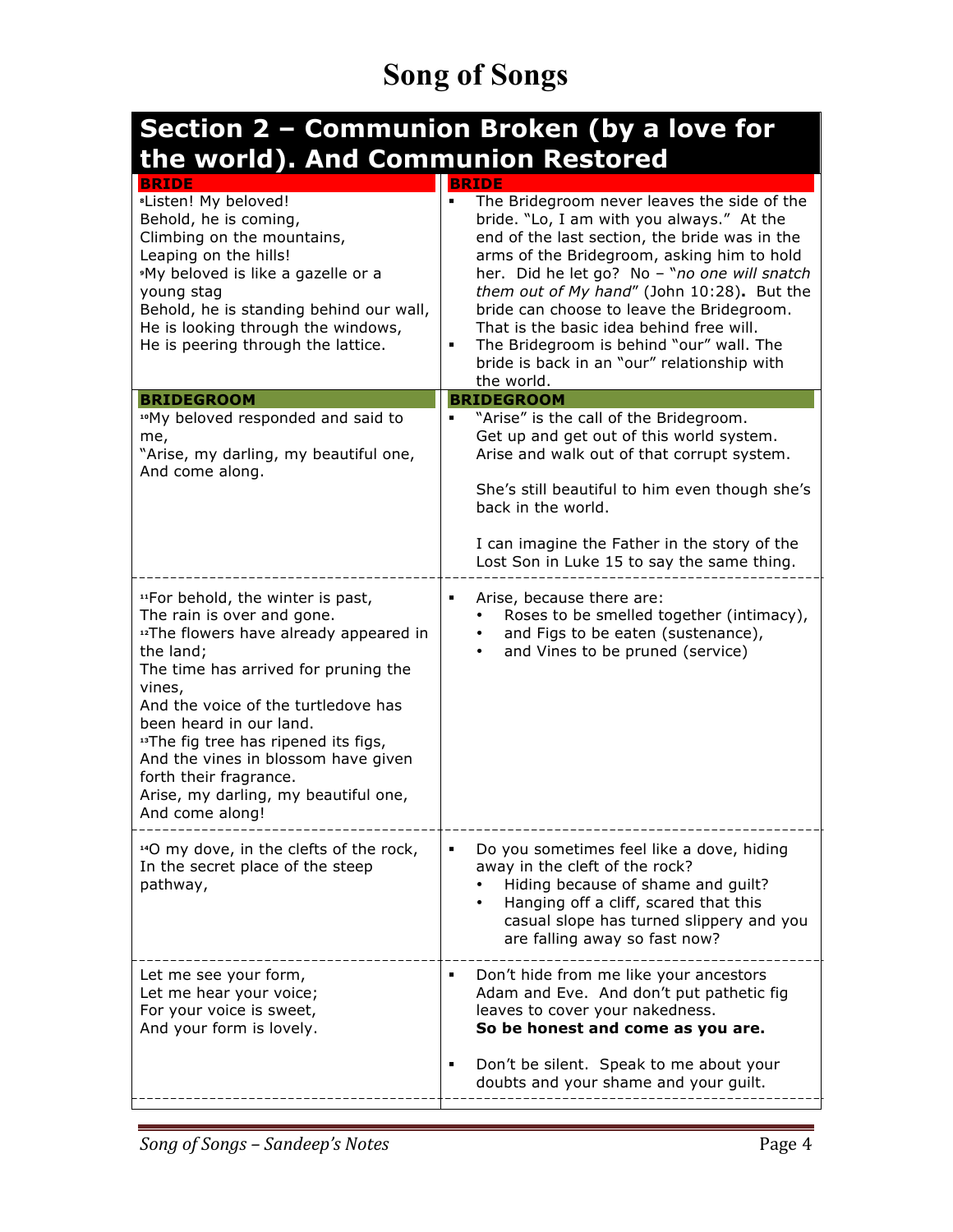| "Catch the foxes for us,<br>The little foxes that are ruining the<br>vineyards,<br>While our vineyards are in blossom."<br><b>BRIDE</b><br><sup>16</sup> My beloved is mine, and I am his;<br>He pastures his flock among the lilies.                                                                                     | Have you seen little foxes? They are cute.<br>٠<br>It's the cute little foxes that is the problem.<br>٠<br>That little habit has turned addictive now.<br>п<br>It's that chat session, it's that bad habit, it's<br>٠<br>that wandering of the eyes, it's that<br>comparing yourself with others, etc. These<br>are the little foxes that need to be caught!<br><b>BRIDE</b><br>The bride's response to the Bridegroom's call<br>٠<br>is interesting. She does NOT come out and<br>heed the Bridegroom's call.<br>She is satisfied with the thought that she<br>٠<br>loves him and that he loves her. And she is<br>excited about this, because this guy is quite<br>the stud - after all, he pastures his flock<br>among the lilies.                                                                                                          |
|---------------------------------------------------------------------------------------------------------------------------------------------------------------------------------------------------------------------------------------------------------------------------------------------------------------------------|------------------------------------------------------------------------------------------------------------------------------------------------------------------------------------------------------------------------------------------------------------------------------------------------------------------------------------------------------------------------------------------------------------------------------------------------------------------------------------------------------------------------------------------------------------------------------------------------------------------------------------------------------------------------------------------------------------------------------------------------------------------------------------------------------------------------------------------------|
| "Until the cool of the day when the<br>shadows flee away,<br>Turn, my beloved, and be like a<br>gazelle<br>Or a young stag on the mountains of<br>Bether.                                                                                                                                                                 | It gets even more tragic - she tells him to<br>п<br>go away. She thinks he'll always be there<br>because they love each other.<br>It is day time, you see. The sun is out, so<br>٠<br>there is light outside and plenty of things<br>that I want to do.<br>But when it's the cool of the day and there<br>٠<br>are no more shadows (because the sun has<br>gone down and now it's dark), then I'll want<br>you back.<br>Until then, turn away and do your thing.<br>٠<br>Impress everybody like a gazelle makes<br>everybody drop their jaws in awe on the<br>mountains of Bether<br>Go and impress the world that I chose the<br>right religion. Show off to the world and<br>validate my choice in you as my love!                                                                                                                           |
| <b>Chapter 3:</b><br><sup>1</sup> On my bed night after night I sought<br>him<br>Whom my soul loves;<br>I sought him but did not find him.<br><sup>2'</sup> I must arise now and go about the<br>city;<br>In the streets and in the squares<br>I must seek him whom my soul loves.'<br>I sought him but did not find him. | Now it is night time, and she wants her<br>٠<br>Bridegroom, but she can't find him.<br>You can't call on Jesus and have Him at your<br>٠<br>beck and call. That is not how the<br>Bridegroom and bride relationship works,<br>does it?<br>Look especially to the night times. For<br>٠<br>myself, I look at this in the physical sense<br>for sure - what do I think about when I'm<br>trying to fall asleep? Usually it's something<br>soothing and relaxing, because I'm trying to<br>sleep! If your relationship with Jesus is<br>soothing, relaxing, and giving you rest,<br>you'll do that. If it's a pretty girl that gets<br>you most relaxed, you'll think of her. If it's<br>a dream of a life in the future that God has<br>never promised you for sure, you'll think of<br>that!<br>The same is true about the "dark nights of<br>п |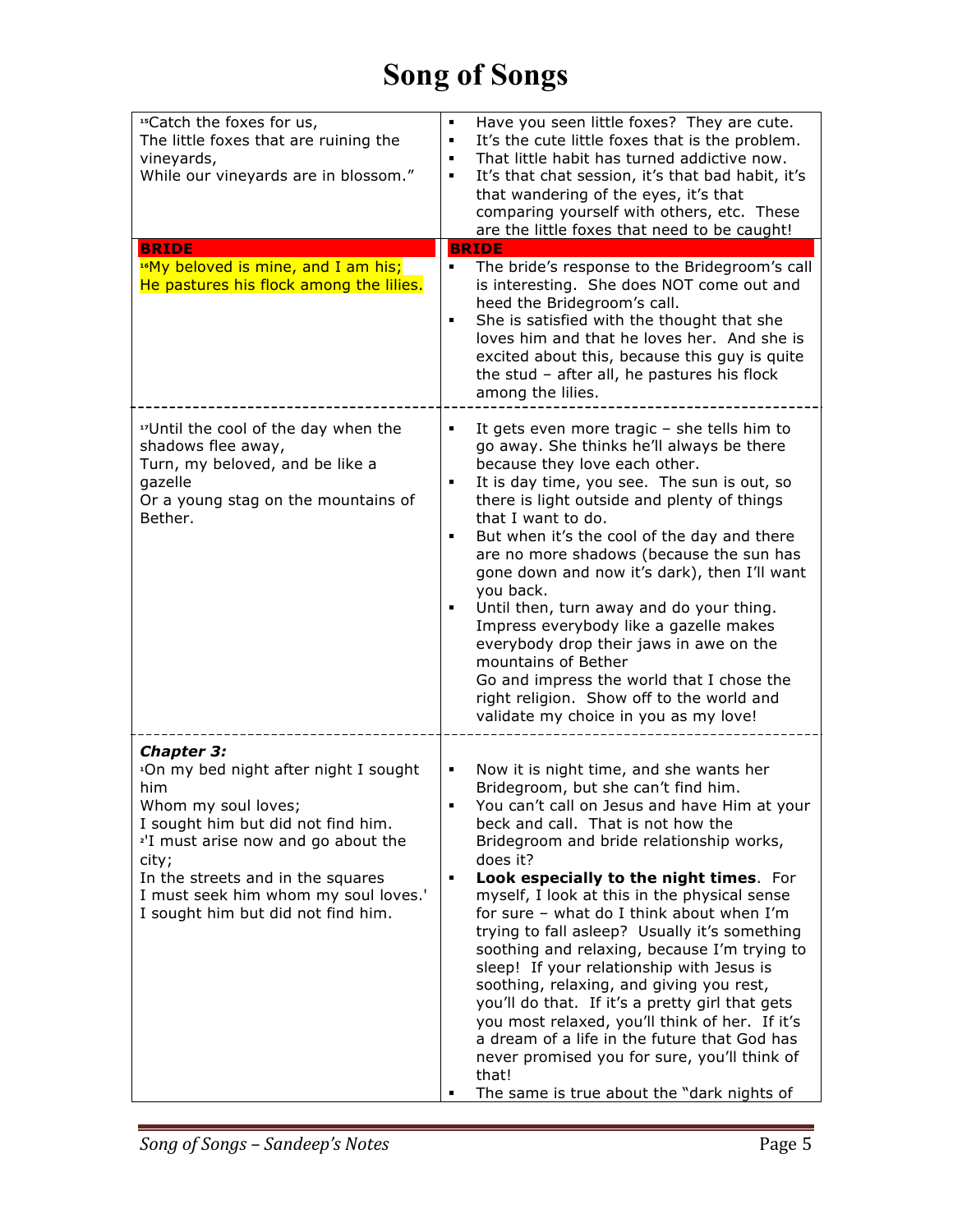|                                                                                                                                                   | the soul" as somebody as called it. Those<br>times in your life when a relationship turns<br>sour, you lose a loved one, you enter into a<br>different season, etc.<br>No matter what the "night" is, we must<br>arise. We must not stay where we are, but<br>we must arise and seek (c.f. 3:10)                                                                                                                                                                                                                                                                                                                                                                                                                                                                                                                                  |
|---------------------------------------------------------------------------------------------------------------------------------------------------|-----------------------------------------------------------------------------------------------------------------------------------------------------------------------------------------------------------------------------------------------------------------------------------------------------------------------------------------------------------------------------------------------------------------------------------------------------------------------------------------------------------------------------------------------------------------------------------------------------------------------------------------------------------------------------------------------------------------------------------------------------------------------------------------------------------------------------------|
| <sup>3</sup> The watchmen who make the rounds<br>in the city found me,<br>And I said, 'Have you seen him whom<br>my soul loves?'                  | To me, the watchmen represent the<br>speakers of truth who patrol the edge of the<br>world. They are not only the evangelists but<br>also the preachers of holiness and<br>repentance. They are full of the Holy Spirit,<br>and so convict the world regarding sin,<br>judgment, and righteousness (John 16:8)                                                                                                                                                                                                                                                                                                                                                                                                                                                                                                                    |
| *Scarcely had I left them<br>When I found him whom my soul<br>loves;                                                                              | The watchmen are not Jesus. True<br>٠<br>watchmen send you to Jesus, not to<br>themselves. But they point you in the right<br>direction.<br>And the moment you leave them, heeding<br>their advice, you will meet Christ. You don't<br>have to wait long. "Scarcely" after you are<br>convicted and you repent (turn to Jesus),<br>you will find Him                                                                                                                                                                                                                                                                                                                                                                                                                                                                              |
| I held on to him and would not let him<br>go<br>Until I had brought him to my<br>mother's house,<br>And into the room of her who<br>conceived me. | Now, the bride is restored to Jesus and we<br>٠<br>return to Him with a passion.<br>Notice that she would not let him go. That<br>٠<br>was the problem all along.<br>And we are willing to bring Jesus back into<br>our world with us. He's coming with us.<br>Gone is "our" wall with the world. Now the<br>world sees me with Jesus<br>To me, the "mother's house" represents the<br>most intimate part of my human nature. All<br>those broken areas that have been with me<br>since childhood.<br>The "room of her who conceived me" talks<br>about those areas that are in the family tree<br>- that dangerous brutal anger, that sharp<br>tongue, that wandering eye, that attitude of<br>gossip and jealousy, etc.<br>We bring Jesus into these quarters too. And<br>have Him with us as we confront those deep<br>issues. |
| <b>BRIDEGROOM</b>                                                                                                                                 | <b>BRIDEGROOM</b>                                                                                                                                                                                                                                                                                                                                                                                                                                                                                                                                                                                                                                                                                                                                                                                                                 |
| <sup>5</sup> I adjure you, O daughters of                                                                                                         | This section ends with intimacy restored                                                                                                                                                                                                                                                                                                                                                                                                                                                                                                                                                                                                                                                                                                                                                                                          |
| Jerusalem,<br>By the gazelles or by the hinds of the                                                                                              | We leave the bride, holding on to him but<br>$\blacksquare$<br>also taking him into the deepest areas of her                                                                                                                                                                                                                                                                                                                                                                                                                                                                                                                                                                                                                                                                                                                      |
| field,                                                                                                                                            | life that have not seen the Bridegroom yet.                                                                                                                                                                                                                                                                                                                                                                                                                                                                                                                                                                                                                                                                                                                                                                                       |
| That you will not arouse or awaken my                                                                                                             | So we are restored with Jesus and we take<br>٠                                                                                                                                                                                                                                                                                                                                                                                                                                                                                                                                                                                                                                                                                                                                                                                    |
| love                                                                                                                                              | Him with us into the deep areas of hurt and                                                                                                                                                                                                                                                                                                                                                                                                                                                                                                                                                                                                                                                                                                                                                                                       |
| Until she pleases.                                                                                                                                | guilt in our life - maybe generations of hurt.                                                                                                                                                                                                                                                                                                                                                                                                                                                                                                                                                                                                                                                                                                                                                                                    |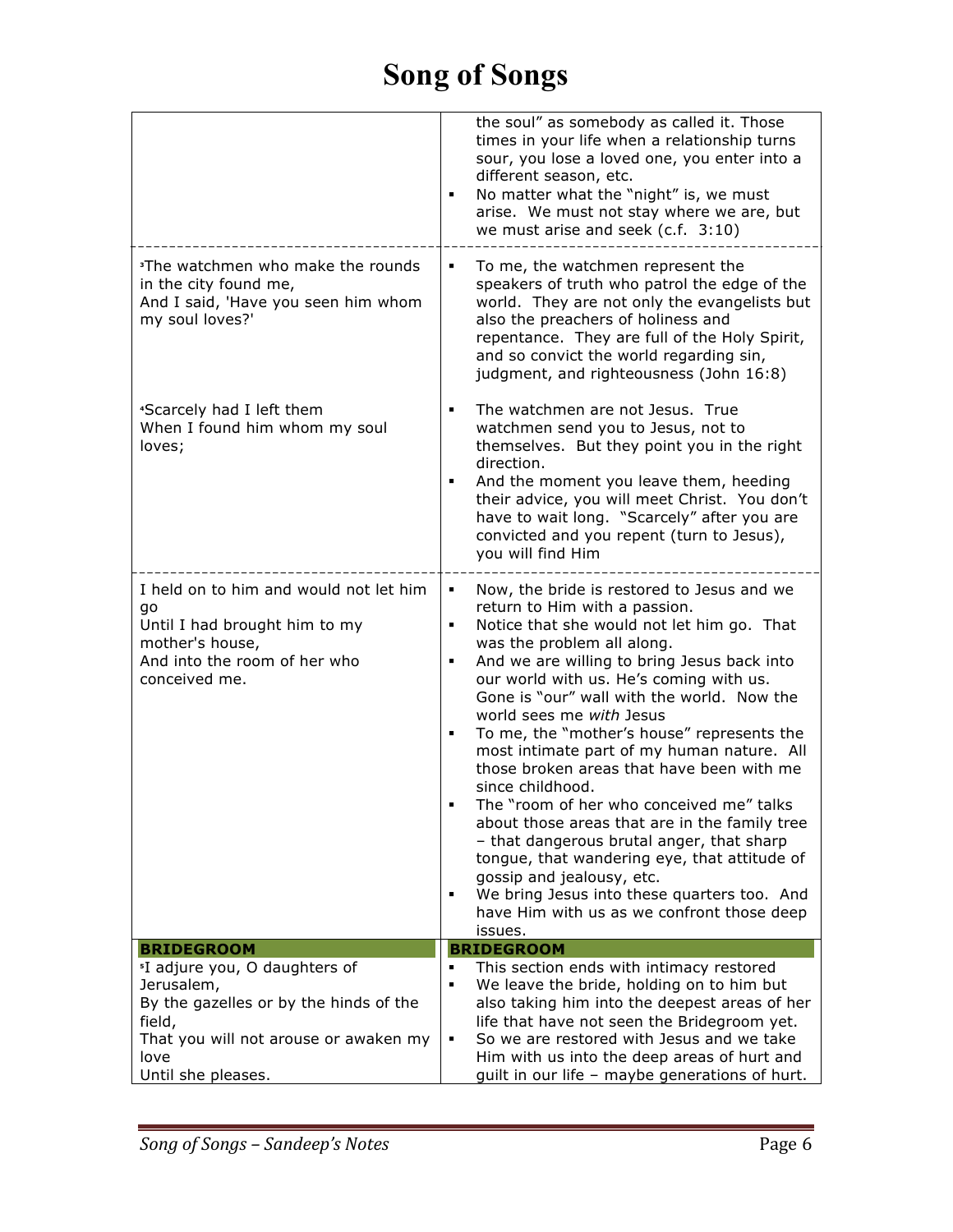| <b>Section 3 - Unbroken Communion</b>                                                                                                                                                                                                                                                                                                                                                                                                                                                                                                                                                                                                                                                                                                                                                                                                        |                                                                                                                                                                                                                                                                                                                                                                                                                                                                                                                  |
|----------------------------------------------------------------------------------------------------------------------------------------------------------------------------------------------------------------------------------------------------------------------------------------------------------------------------------------------------------------------------------------------------------------------------------------------------------------------------------------------------------------------------------------------------------------------------------------------------------------------------------------------------------------------------------------------------------------------------------------------------------------------------------------------------------------------------------------------|------------------------------------------------------------------------------------------------------------------------------------------------------------------------------------------------------------------------------------------------------------------------------------------------------------------------------------------------------------------------------------------------------------------------------------------------------------------------------------------------------------------|
| <b>DAUGHTERS OF JERUSALEM</b><br><sup>6</sup> What is this coming up from the<br>wilderness like columns of smoke,<br>Perfumed with myrrh and<br>frankincense, with all scented powders<br>of the merchant?<br><sup>7</sup> Behold, it is the traveling couch of<br>Solomon; sixty mighty men around it,<br>Of the mighty men of Israel.<br>*All of them are wielders of the sword,<br>Expert in war; each man has his sword<br>at his side, guarding against the<br>terrors of the night.<br><sup>9</sup> King Solomon has made for himself a<br>sedan chair<br>From the timber of Lebanon.<br>"He made its posts of silver,<br>Its back of gold<br>And its seat of purple fabric,<br>With its interior lovingly fitted out<br>By the daughters of Jerusalem.                                                                               | <b>DAUGHTERS OF JERUSALEM</b><br>There are two kinds of believers - believers<br>that make up a "great multitude that no one<br>could count" in Revelation 7:9-17.<br>Then there are the believers that make up<br>the $144,000$ in Revelation $14:1-5$ , whom I<br>see as the "bride" of Christ.<br>The "multitude" of believers are caught up<br>٠<br>with the pomp and splendor of the king.<br>The "trappings" and the blessings and the<br>gifts are more important than the person of<br>the king himself. |
| <b>BRIDE</b><br><sup>11</sup> Go forth, O daughters of Zion,<br>And gaze on King Solomon with the<br>crown<br>With which his mother has crowned<br>him on the day of his wedding,<br>And on the day of his gladness of<br>heart.                                                                                                                                                                                                                                                                                                                                                                                                                                                                                                                                                                                                             | <b>BRIDE</b><br>The bride however, is caught up and<br>٠<br>occupied with the King himself. The bride<br>doesn't care for the pomp and splendor of<br>Jesus as much as Jesus Himself.<br>Will you and I be those who are more<br>fascinated by the healings and miracles of<br>Jesus, or the Person of Jesus?                                                                                                                                                                                                    |
| <b>BRIDEGROOM</b>                                                                                                                                                                                                                                                                                                                                                                                                                                                                                                                                                                                                                                                                                                                                                                                                                            | <b>BRIDEGROOM</b>                                                                                                                                                                                                                                                                                                                                                                                                                                                                                                |
| <b>Chapter 4:</b><br><sup>1</sup> How beautiful you are, my darling,<br>How beautiful you are!<br>Your eyes are like doves behind your<br>veil; your hair is like a flock of goats<br>That have descended from Mount<br>Gilead.<br><sup>2</sup> Your teeth are like a flock of newly<br>shorn ewes which have come up from<br>their washing, all of which bear twins,<br>And not one among them has lost her<br>young.<br><sup>3</sup> Your lips are like a scarlet thread,<br>And your mouth is lovely<br>Your temples are like a slice of a<br>pomegranate behind your veil.<br>'Your neck is like the tower of David,<br>Built with rows of stones<br>On which are hung a thousand shields,<br>All the round shields of the mighty<br>men.<br>"Your two breasts are like two fawns,<br>Twins of a gazelle<br>Which feed among the lilies. | With this kind of spirit in the bride, the<br>٠<br>Bridegroom speaks for most of this section.<br>This is not true in the physical - that<br>٠<br>the Bridegroom must dominate the<br>conversation!!!<br>The committed Bride of Christ however,<br>٠<br>learns that she has little to say in the<br>presence of her Bridegroom.<br>And finally, the Bridegroom has the<br>٠<br>receptive Bride to share His heart with her.                                                                                      |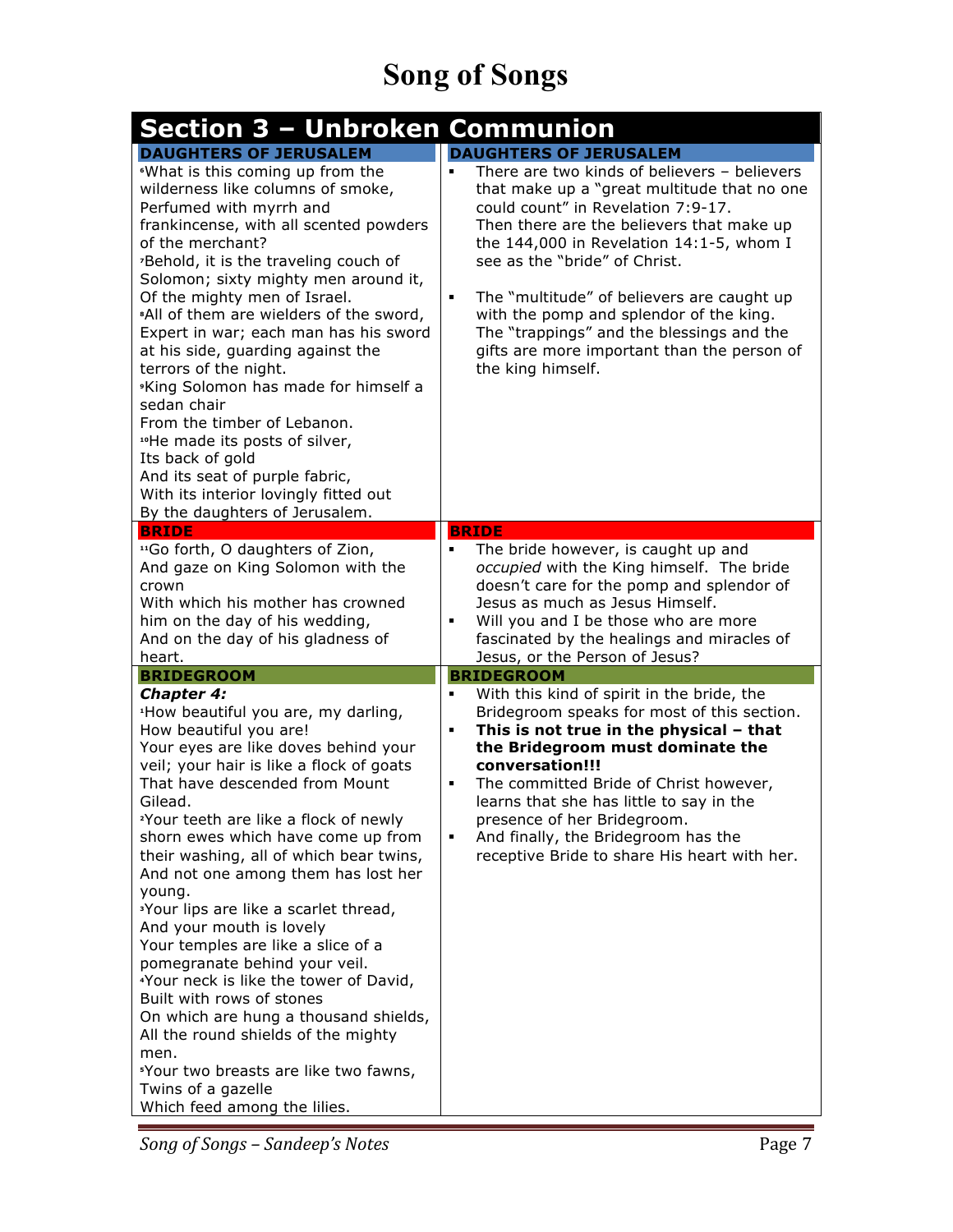| <b>BRIDE</b>                                                                                                                                                                                                                                                      | <b>BRIDE</b>                                                                                                                                                                                                                                                                                                                                                                                                                                                                                                                                                                                |
|-------------------------------------------------------------------------------------------------------------------------------------------------------------------------------------------------------------------------------------------------------------------|---------------------------------------------------------------------------------------------------------------------------------------------------------------------------------------------------------------------------------------------------------------------------------------------------------------------------------------------------------------------------------------------------------------------------------------------------------------------------------------------------------------------------------------------------------------------------------------------|
| <sup>6</sup> Until the cool of the day<br>When the shadows flee away,<br>I will go my way to the mountain of<br>myrrh and to the hill of frankincense.                                                                                                            | Sadly, the bride interjects, and she<br>interrupts the Bridegroom's detailed<br>expression of love of his bride.<br>Her desire to make herself more worthy to<br>her Bridegroom reappears. Maybe it's the<br>memory of her past desertion of him that<br>she's trying to make up for, and go the extra<br>mile to be pleasing to her Bridegroom. She<br>wants to do her part to be worthy of Him.<br>How often we try to do these things to be<br>more fragrant to God - these things that<br>end up being "filthy rags"                                                                    |
| <b>BRIDEGROOM</b>                                                                                                                                                                                                                                                 | <b>BRIDEGROOM</b>                                                                                                                                                                                                                                                                                                                                                                                                                                                                                                                                                                           |
| 'You are altogether beautiful, my<br>darling,<br>And there is no blemish in you.                                                                                                                                                                                  | The Bridegroom doesn't let this go too far.<br>٠<br>He is quick to interject, You are altogether<br>beautiful!"<br>You are perfectly fine. You don't need to do<br>anything to pretty yourself up!                                                                                                                                                                                                                                                                                                                                                                                          |
| <sup>8</sup> Come with me from Lebanon, my<br>bride,<br>May you come with me from Lebanon<br>Journey down from the summit of<br>Amana,<br>From the summit of Senir and<br>Hermon,<br>From the dens of lions,<br>From the mountains of leopards.                   | The Bridegroom now refers to the woman as<br>٠<br>a "bride" for the first time.<br>And to cement this relationship, let's do<br>٠<br>only one thing needed: overcome sin!<br>And it's not done alone. It's a "Come with<br>Me" kind of overcoming.<br>Come with Me and let's deal with the<br>sins that loom like mountains over you<br>Come with Me and let's go deal with the<br>dens of the sinful beasts that control you                                                                                                                                                               |
| <sup>9</sup> You have made my heart beat faster,<br>my sister, my bride;<br>You have made my heart beat faster<br>with a single glance of your eyes,<br>With a single strand of your necklace.                                                                    | The Bridegroom is actually euphoric over the<br>bride now.<br>Jesus is euphoric over us when we overcome<br>٠<br>sin together with Him.<br>He knows we can't do it on our own. And He<br>can't conquer our sins without our consent.<br>This frustrates His desire in most Christians.<br>So it's understandable why He would be<br>euphoric over a bride that overcomes sin.<br>He is called Jesus because He shall save His<br>people from their sins! Nothing gets the<br>heart of Jesus beat faster than our going<br>with Him to deal with our mountains and the<br>dens of our lions! |
| 10How beautiful is your love, my sister,<br>my bride!<br>How much better is your love than<br>wine,<br>And the fragrance of your oils<br>Than all kinds of spices!<br><sup>11"</sup> Your lips, my bride, drip honey;<br>Honey and milk are under your<br>tongue, | The bride is now starting to "reflect" the love<br>٠<br>of God herself. She is being transformed<br>into His image from glory to glory (2<br>Corinthians 3:18). And you have the<br>fragrance of the Holy Spirit (oil)                                                                                                                                                                                                                                                                                                                                                                      |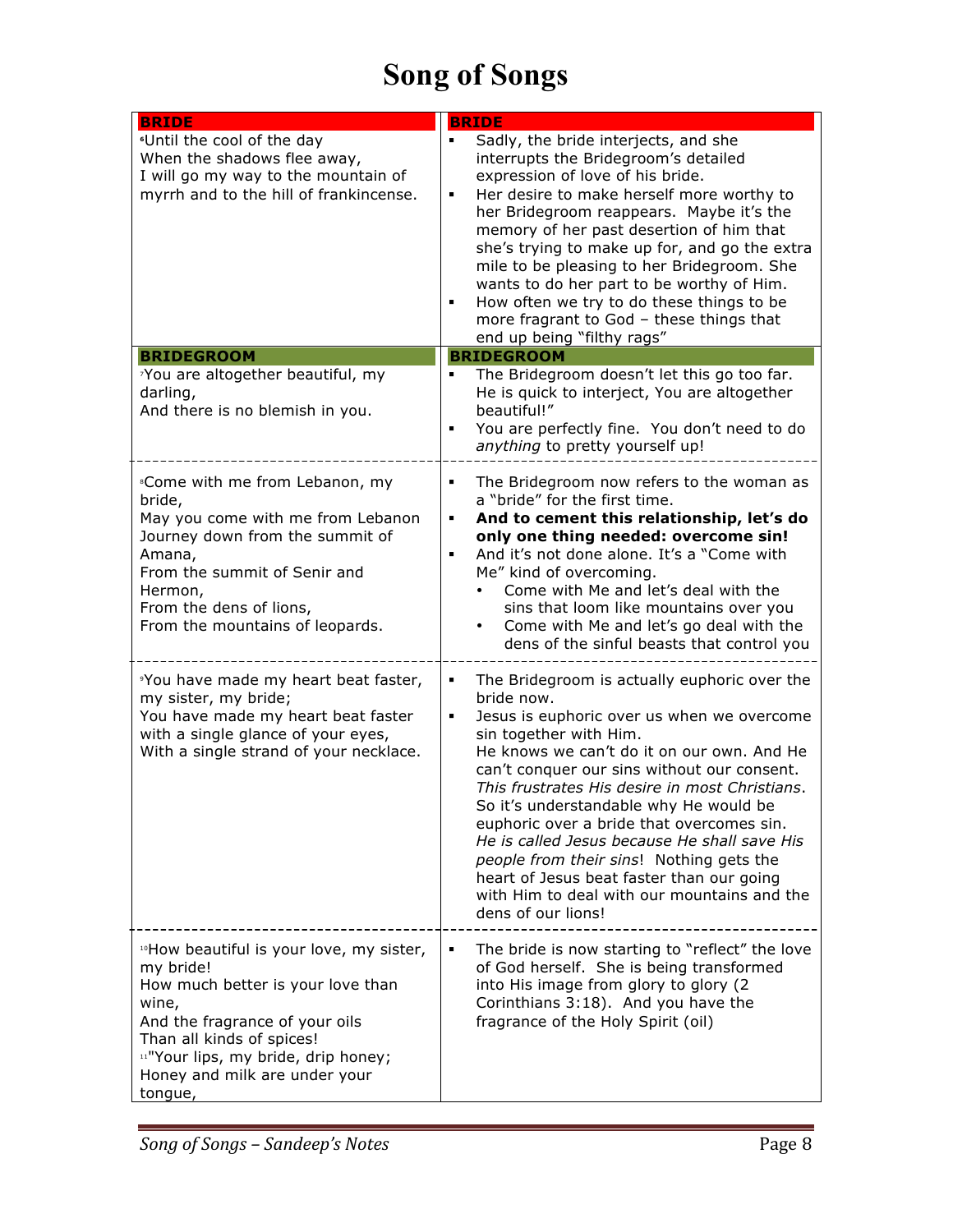| And the fragrance of your garments is<br>like the fragrance of Lebanon.<br>12A garden locked is my sister, my<br>bride,<br>A rock garden locked, a spring sealed<br>up.<br><sup>13</sup> Your shoots are an orchard of<br>pomegranates<br>With choice fruits, henna with nard<br>plants,<br><sup>14</sup> Nard and saffron, calamus and<br>cinnamon, |                                                                                                                                                                                                                                                                                                                                                                                                                                                                                                                                                            |
|------------------------------------------------------------------------------------------------------------------------------------------------------------------------------------------------------------------------------------------------------------------------------------------------------------------------------------------------------|------------------------------------------------------------------------------------------------------------------------------------------------------------------------------------------------------------------------------------------------------------------------------------------------------------------------------------------------------------------------------------------------------------------------------------------------------------------------------------------------------------------------------------------------------------|
| With all the trees of frankincense,<br>Myrrh and aloes, along with all the<br>finest spices.<br><sup>15</sup> You are a garden spring,<br>A well of fresh water,<br>And streams flowing from Lebanon.                                                                                                                                                | This is very important. She is automatically<br>٠<br>producing the very thing she wanted to buy<br>earlier (4:6). She is bearing trees of myrrh,<br>frankincense, and aloes, along with all the<br>finest spices. Earlier, she wanted to go to<br>the "mountain of myrrh and the hill of<br>frankincense." The secret wasn't to go to<br>the mountain of myrrh (good deeds and nice<br>character). The secret was to overcome sin!                                                                                                                         |
| <b>BRIDE</b><br>16 Awake, O north wind,<br>And come, wind of the south;<br>Make my garden breathe out<br>fragrance,<br>Let its spices be wafted abroad<br>May my beloved come into his garden<br>And eat its choice fruits!                                                                                                                          | <b>BRIDE</b><br>The bride finally gets it! She's not<br>٠<br>interested in going out to the hills and<br>mountains of frankincense anymore.<br>She realizes that her garden of communion<br>٠<br>with Christ is what must bring a fragrance.<br>So she invites the COLD "north wind" of<br>٠<br>adversity to blow at her. No affliction or<br>suffering will prevent her garden from<br>breathing out a fragrance for Jesus<br>And she invites the WARM "wind of the<br>٠<br>south" of blessings and success to also<br>breathe out a fragrance for Jesus. |
|                                                                                                                                                                                                                                                                                                                                                      | It's all for her Beloved - that He may eat its<br>٠<br>choice fruits                                                                                                                                                                                                                                                                                                                                                                                                                                                                                       |
| <b>BRIDEGROOM</b>                                                                                                                                                                                                                                                                                                                                    | <b>BRIDEGROOM</b>                                                                                                                                                                                                                                                                                                                                                                                                                                                                                                                                          |
| Chapter 5:<br><sup>1</sup> I have come into my garden, my<br>sister, my bride;<br>I have gathered my myrrh along with<br>my balsam<br>I have eaten my honeycomb and my<br>honey;<br>I have drunk my wine and my milk                                                                                                                                 | The Bridegroom validates her intimacy in the<br>quality of her fruit.<br>She is indeed bearing forth a sweet-smelling<br>٠<br>fragrance, as well as providing a feast for<br>her Bridegroom                                                                                                                                                                                                                                                                                                                                                                |
| Eat, friends;<br>Drink and imbibe deeply, O lovers.                                                                                                                                                                                                                                                                                                  | The Bridegroom (Jesus) invites friends and<br>٠<br>other lovers to attest to the quality of the<br>bride - to attest the fruit and enjoy the<br>intimacy that this bride exhibits!<br>Intimacy with Jesus will shine through - it<br>٠<br>will shine through our poor spirit, through<br>our gentleness, but most of all through our<br>absolute and total adoration of Jesus.                                                                                                                                                                             |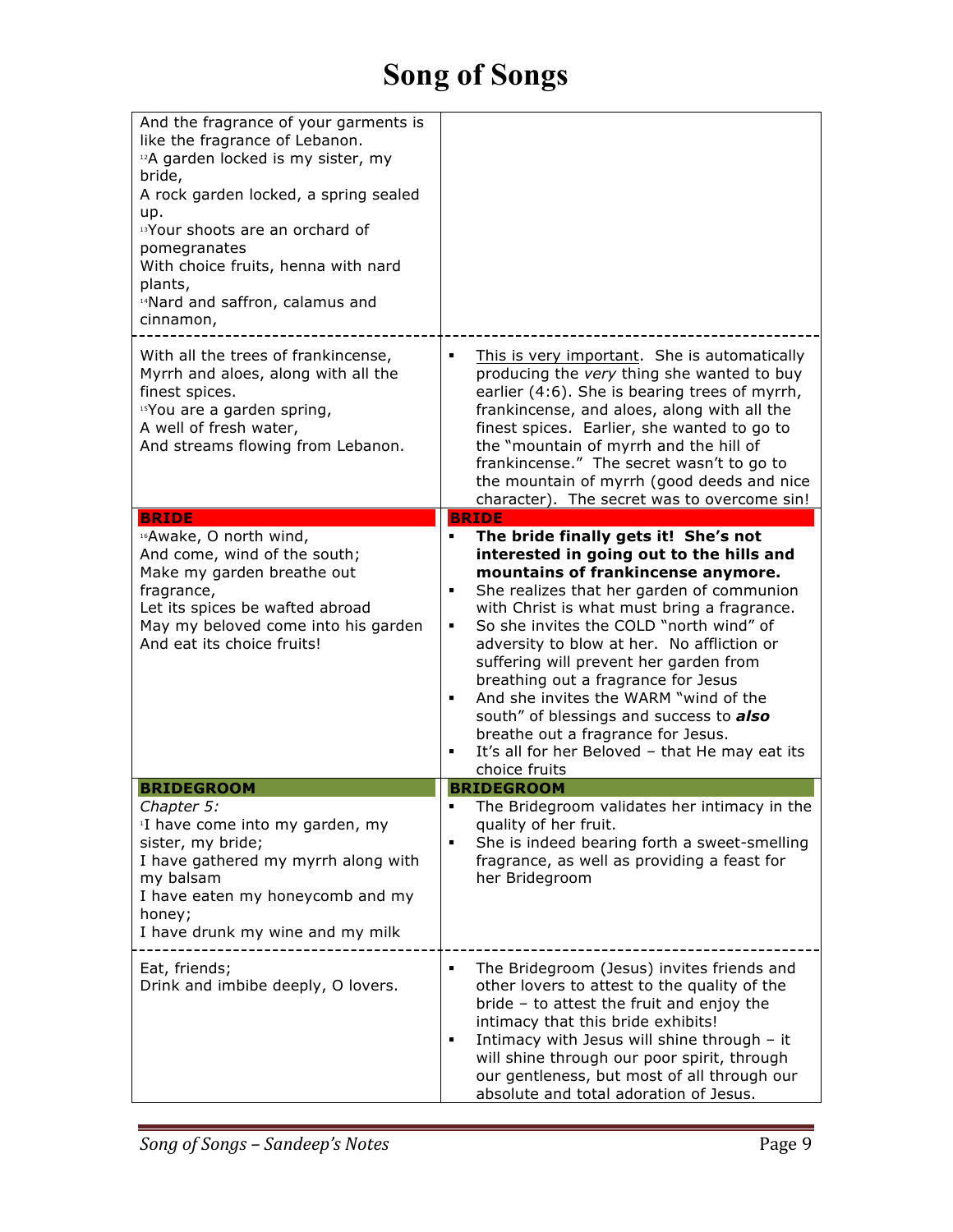#### **Section 4 – Communion Broken Again (By Sloth and Laziness). And Communion Restored Again**

| <b>BRIDE</b>                                                                                                                                                                                                                                                                                 | <b>BRIDE</b>                                                                                                                                                                                                                                                                                                                                                                        |
|----------------------------------------------------------------------------------------------------------------------------------------------------------------------------------------------------------------------------------------------------------------------------------------------|-------------------------------------------------------------------------------------------------------------------------------------------------------------------------------------------------------------------------------------------------------------------------------------------------------------------------------------------------------------------------------------|
| <sup>2</sup> I was asleep but my heart was awake.<br>A voice! My beloved was knocking:                                                                                                                                                                                                       | Oh, what a sad turn of events! The bride is<br>٠<br>asleep and she's locked out the Bridegroom<br>one more time.<br>So your heart is not "cheating" on the<br>Bridegroom anymore (with the world), but<br>you are lazy. Your actions do not reflect a<br>burning hot love for Jesus anymore                                                                                         |
| <b>BRIDEGROOM</b>                                                                                                                                                                                                                                                                            | <b>BRIDEGROOM</b>                                                                                                                                                                                                                                                                                                                                                                   |
| 'Open to me, my sister, my darling,<br>My dove, my perfect one!<br>For my head is drenched with dew,<br>My locks with the damp of the night.'                                                                                                                                                | Weren't we sure that the bride was<br>convinced of her Bridegroom and of her own<br>worth with Him?<br>Why then is He now outside, drenched with<br>٠<br>dew? He's been kicked out once again.<br>This is reminiscent of the Laodicean church<br>$\blacksquare$<br>in Revelation 3:20 - Behold, I stand at the<br>door and knock.                                                   |
| <b>BRIDE</b>                                                                                                                                                                                                                                                                                 | <b>BRIDE</b>                                                                                                                                                                                                                                                                                                                                                                        |
| <sup>3</sup> I have taken off my dress,<br>How can I put it on again?<br>I have washed my feet,<br>How can I dirty them again?<br><sup>4</sup> My beloved extended his hand<br>through the opening,                                                                                          | This is indeed the sin of sloth and laziness.<br>$\blacksquare$<br>This is the sin of a heart grown lukewarm.<br>It's no longer the draw of the world that's<br>tripped her up. Now, it's just a little folding<br>of the hands.<br>She thinks she's got her love under control!                                                                                                    |
| And my feelings were aroused for him.<br><sup>5</sup> I arose to open to my beloved;<br>And my hands dripped with myrrh,<br>And my fingers with liquid myrrh,<br>On the handles of the bolt.                                                                                                 | Here again, we see the same basic problem<br>٠<br>that the bride faces. She wants to be a<br>fragrance to her Bridegroom, but she's got<br>the artificial liquid myrrh. Her hands are<br>dripping with myrrh - that's how much she<br>needs to overcome the stench of her own<br>sloth and laziness.                                                                                |
| <sup>6</sup> I opened to my beloved,<br>But my beloved had turned away and<br>had gone!<br>My heart went out to him as he spoke<br>I searched for him but I did not find<br>him;<br>I called him but he did not answer me.                                                                   | By the time she's awakened from her stupor<br>and prettied herself up, the Bridegroom has<br>given up and left.<br>Jesus has not sympathy or patience for our<br>own righteousness. And 100 times out of<br>100, He will leave us if we try to come with<br>our own righteousness.<br>He is not at all impressed by our own<br>٠<br>wedding outfits that we bring.                  |
| <sup>7</sup> The watchmen who make the rounds<br>in the city found me,<br>They struck me and wounded me;<br>The guardsmen of the walls took away<br>my shawl from me.<br><sup>8</sup> I adjure you, O daughters of<br>Jerusalem,<br>If you find my beloved,<br>As to what you will tell him: | The watchmen, who symbolize the<br>٠<br>preachers of repentance and holiness, and<br>full of the Holy Spirit, strike her with holy<br>anger and wound her.<br>They remove the shawls of hypocrisy and<br>dead works. They expose her nakedness<br>(Revelation 3:18 - I advise you to buy from<br>Me gold refined by fire so that you may<br>become rich, and white garments so that |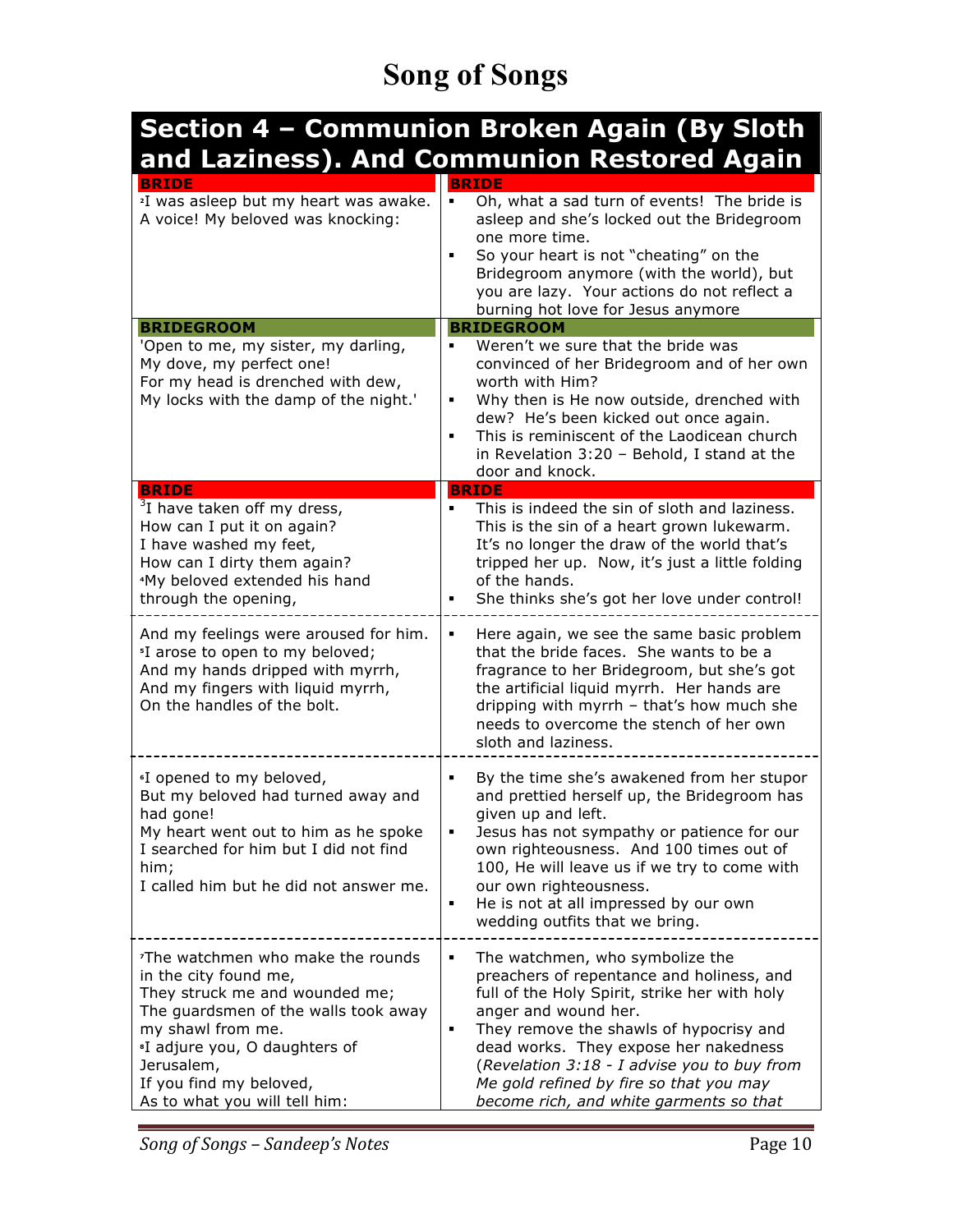| For I am lovesick.                                                                                                                                                                                                                                                                                                                                                                                                                                                                                                                                                                                                                                                                                                                                                                                                                                                                                                                                                                                         | you may clothe yourself, and that the shame<br>of your nakedness will not be revealed).                                                                                                                                                                                                                                                                                                                                                                                                                                                                                                                                                                                                                                                                                                                                                     |
|------------------------------------------------------------------------------------------------------------------------------------------------------------------------------------------------------------------------------------------------------------------------------------------------------------------------------------------------------------------------------------------------------------------------------------------------------------------------------------------------------------------------------------------------------------------------------------------------------------------------------------------------------------------------------------------------------------------------------------------------------------------------------------------------------------------------------------------------------------------------------------------------------------------------------------------------------------------------------------------------------------|---------------------------------------------------------------------------------------------------------------------------------------------------------------------------------------------------------------------------------------------------------------------------------------------------------------------------------------------------------------------------------------------------------------------------------------------------------------------------------------------------------------------------------------------------------------------------------------------------------------------------------------------------------------------------------------------------------------------------------------------------------------------------------------------------------------------------------------------|
| <b>DAUGHTERS OF JERUSALEM</b><br>*What kind of beloved is your beloved,<br>O most beautiful among women?<br>What kind of beloved is your beloved,<br>That thus you adjure us?<br><b>BRIDE</b><br>"My beloved is dazzling and ruddy,<br>Outstanding among ten thousand.<br>"His head is like gold, pure gold;<br>His locks are like clusters of dates<br>And black as a raven.<br><sup>12</sup> His eyes are like doves<br>Beside streams of water,<br>Bathed in milk,<br>And reposed in their setting.<br><sup>13</sup> His cheeks are like a bed of balsam,<br>Banks of sweet-scented herbs;<br>His lips are lilies<br>Dripping with liquid myrrh.<br><sup>14</sup> His hands are rods of gold<br>Set with beryl;<br>His abdomen is carved ivory<br>Inlaid with sapphires.<br><sup>15</sup> His legs are pillars of alabaster<br>Set on pedestals of pure gold;<br>His appearance is like Lebanon<br>Choice as the cedars.<br><sup>16</sup> His mouth is full of sweetness<br>And he is wholly desirable. | <b>DAUGHTERS OF JERUSALEM</b><br>The daughters of Jerusalem are clueless<br>about this "beloved." They pointed them to<br>the "tents of the shepherds" (1:8), but they<br>have no clue about the deep beloved-ness of<br>the Bridegroom<br><b>BRIDE</b><br>The bride raves about the Bridegroom. But<br>٠<br>all the praises of the bride doesn't bring the<br>Bridegroom back.<br>We can speak exquisitely and wax eloquent<br>٠<br>about Christ, but it means nothing. We can<br>present compelling cases for Christ over<br>evolution, homosexuality, abortion, and<br>whatever else we're passionate about. But<br>that doesn't bring Christ back if we're<br>backslidden.<br>So going to more church meetings, and<br>٠<br>listening to more worship songs, isn't going<br>to get you restored.<br>Something else needs to happen<br>٠ |
| This is my beloved and this is my<br>friend, O daughters of Jerusalem.                                                                                                                                                                                                                                                                                                                                                                                                                                                                                                                                                                                                                                                                                                                                                                                                                                                                                                                                     |                                                                                                                                                                                                                                                                                                                                                                                                                                                                                                                                                                                                                                                                                                                                                                                                                                             |
| <b>DAUGHTERS OF JERUSALEM</b><br>Chapter 6:<br><sup>1</sup> Where has your beloved gone,<br>O most beautiful among women?<br>Where has your beloved turned,<br>That we may seek him with you?                                                                                                                                                                                                                                                                                                                                                                                                                                                                                                                                                                                                                                                                                                                                                                                                              | <b>DAUGHTERS OF JERUSALEM</b><br>The daughters of Jerusalem are intrigued<br>and they too want to meet this quality guy!<br>Earlier, they were skeptical, but now they<br>want to meet this Bridegroom whom the<br>bride praises so eloquently.<br>But again, remember that this is not what<br>٠<br>the Bridegroom cares about. The<br>Bridegroom is not interested in accurate<br>descriptions of Himself or people who desire<br>Him for His "stuff." He desires those are<br>occupied with His Person!                                                                                                                                                                                                                                                                                                                                  |
| <b>BRIDE</b><br><sup>2</sup> My beloved has gone down to his<br>garden, to the beds of balsam,<br>To pasture his flock in the gardens<br>And gather lilies.<br><sup>3</sup> I am my beloved's and my beloved is<br>mine, He who pastures his flock<br>among the lilies.                                                                                                                                                                                                                                                                                                                                                                                                                                                                                                                                                                                                                                                                                                                                    | <b>BRIDE</b><br>Finally, the bride realizes her true need.<br>She finally realizes that detached praises of<br>Jesus means nothing. Jesus is waiting for<br>her personal investment with Him. And she<br>realizes the truth of who she is: $I$ am my<br>beloved's and my beloved is mine, He who<br>pastures his flock among the lilies.                                                                                                                                                                                                                                                                                                                                                                                                                                                                                                    |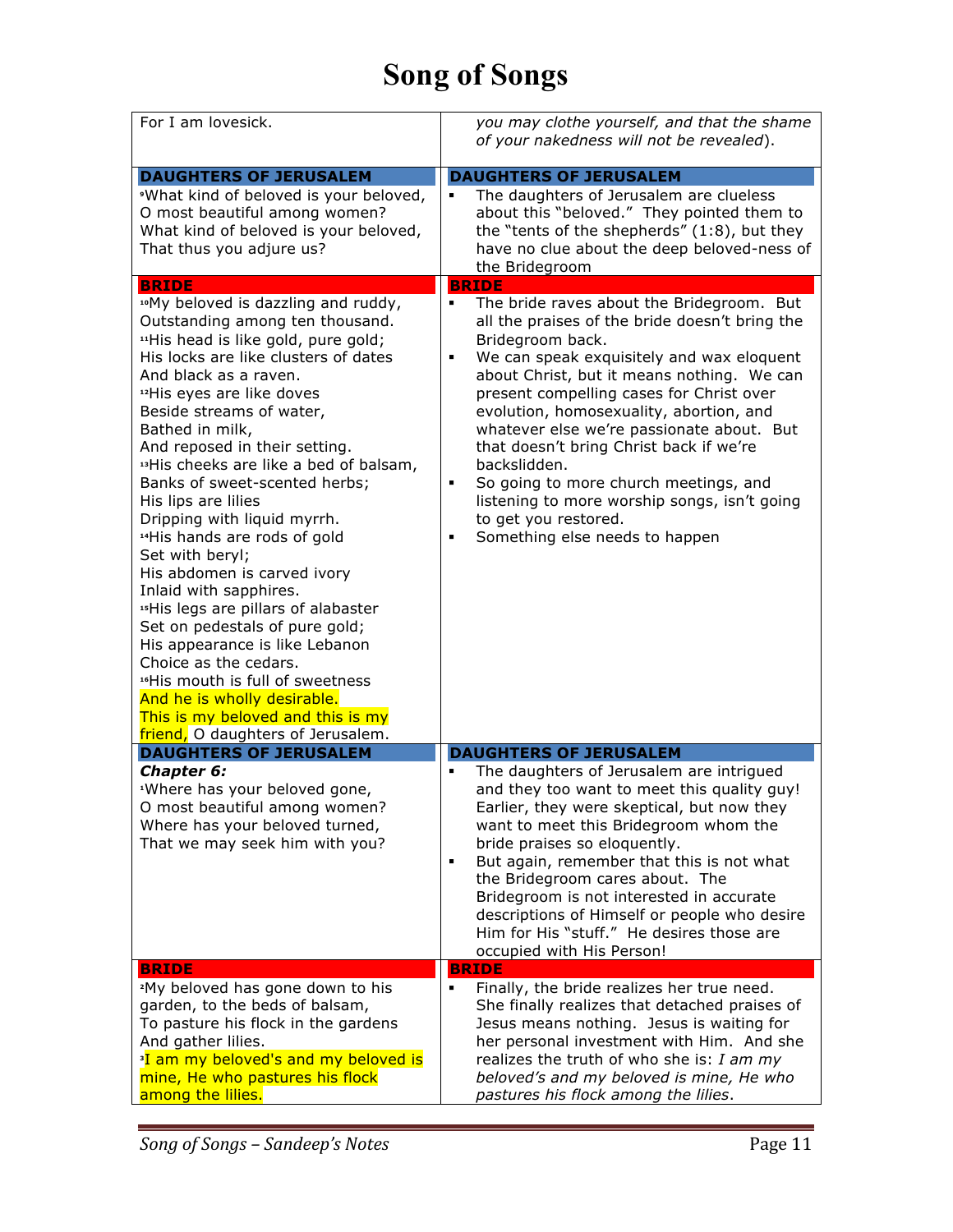|                                                                                                                                                                                                                                                                                                                                                                                                                                                                                                                                                                                                                                                                                                                                                                                                                                                                                                                                                                          | This is a maturation of her love for Him,<br>٠<br>compared to the first occurrence of this sort<br>of statement. In 2:16, she puts "My<br>beloved is mine" first and then "I am my<br>beloved's." But now, it's not so much of her<br>beloved being hers (that's still a sense of her<br>ownership). Now, it's "I am my beloved's"<br>first of all. I am owned before I have<br>anything<br>I love because He first loved me.<br>But we will see an even further maturation<br>$\blacksquare$<br>of love further on. |
|--------------------------------------------------------------------------------------------------------------------------------------------------------------------------------------------------------------------------------------------------------------------------------------------------------------------------------------------------------------------------------------------------------------------------------------------------------------------------------------------------------------------------------------------------------------------------------------------------------------------------------------------------------------------------------------------------------------------------------------------------------------------------------------------------------------------------------------------------------------------------------------------------------------------------------------------------------------------------|----------------------------------------------------------------------------------------------------------------------------------------------------------------------------------------------------------------------------------------------------------------------------------------------------------------------------------------------------------------------------------------------------------------------------------------------------------------------------------------------------------------------|
| <b>BRIDEGROOM</b>                                                                                                                                                                                                                                                                                                                                                                                                                                                                                                                                                                                                                                                                                                                                                                                                                                                                                                                                                        | <b>BRIDEGROOM</b>                                                                                                                                                                                                                                                                                                                                                                                                                                                                                                    |
| <i>A</i> You are as beautiful as Tirzah, my<br>darling,<br>As lovely as Jerusalem,<br>As awesome as an army with banners.<br>*Turn your eyes away from me,<br>For they have confused me;<br>Your hair is like a flock of goats<br>That have descended from Gilead.<br><i>i</i> Your teeth are like a flock of ewes<br>Which have come up from their<br>washing,<br>All of which bear twins,<br>And not one among them has lost her<br>young.<br>'Your temples are like a slice of a<br>pomegranate<br>Behind your veil.<br>*There are sixty queens and eighty<br>concubines,<br>And maidens without number;<br><sup>9</sup> But my dove, my perfect one, is<br>unique:<br>She is her mother's only daughter;<br>She is the pure child of the one who<br>bore her<br>The maidens saw her and called her<br>blessed,<br>The queens and the concubines also,<br>and they praised her, saying,<br>10'Who is this that grows like the dawn,<br>As beautiful as the full moon, | The Bridegroom is back. The Bridegroom is<br>٠<br>reunited with the bride when the bride<br>acknowledges her surrender of possession.<br>Nothing gets Jesus running towards us like<br>٠<br>surrender<br>Once again, the communion is restored, and<br>$\blacksquare$<br>it's like they were never apart. He once<br>again affirms her with similar compliments<br>from before $(4:1-3$ with $6:5b-7)$                                                                                                               |
|                                                                                                                                                                                                                                                                                                                                                                                                                                                                                                                                                                                                                                                                                                                                                                                                                                                                                                                                                                          |                                                                                                                                                                                                                                                                                                                                                                                                                                                                                                                      |
| As pure as the sun,                                                                                                                                                                                                                                                                                                                                                                                                                                                                                                                                                                                                                                                                                                                                                                                                                                                                                                                                                      |                                                                                                                                                                                                                                                                                                                                                                                                                                                                                                                      |
| As awesome as an army with<br>banners?'                                                                                                                                                                                                                                                                                                                                                                                                                                                                                                                                                                                                                                                                                                                                                                                                                                                                                                                                  |                                                                                                                                                                                                                                                                                                                                                                                                                                                                                                                      |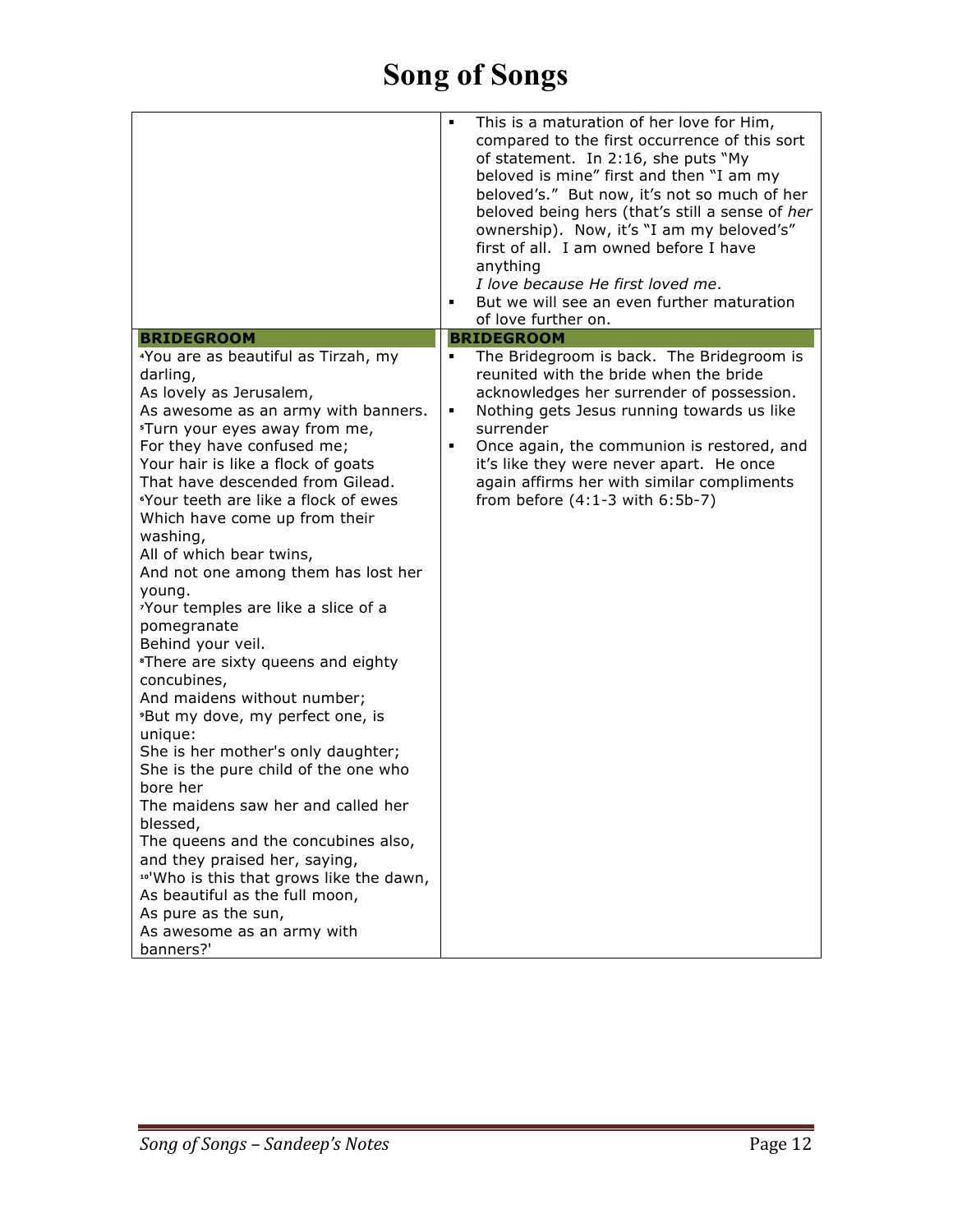|                                                                                                                                                                                                                                                                                                                                                                                                                                                                                                                                                                                                                                                                                                                                                                                                                                                                                                                                                    | Section 5 - Growth and Fruits of Communion                                                                                                                                                                                                                                                                                                                                                                                                                                                                                                                                                                      |
|----------------------------------------------------------------------------------------------------------------------------------------------------------------------------------------------------------------------------------------------------------------------------------------------------------------------------------------------------------------------------------------------------------------------------------------------------------------------------------------------------------------------------------------------------------------------------------------------------------------------------------------------------------------------------------------------------------------------------------------------------------------------------------------------------------------------------------------------------------------------------------------------------------------------------------------------------|-----------------------------------------------------------------------------------------------------------------------------------------------------------------------------------------------------------------------------------------------------------------------------------------------------------------------------------------------------------------------------------------------------------------------------------------------------------------------------------------------------------------------------------------------------------------------------------------------------------------|
| <b>BRIDE</b><br><sup>11</sup> I went down to the orchard of nut<br>trees<br>To see the blossoms of the valley,<br>To see whether the vine had budded<br>Or the pomegranates had bloomed.<br>12Before I was aware, my soul set me<br>Over the chariots of my noble people.                                                                                                                                                                                                                                                                                                                                                                                                                                                                                                                                                                                                                                                                          | <b>BRIDE</b><br>The text says that "I went down," but I'm<br>٠<br>not sure the bride actually made it down<br>there.<br>The "I went down" seems like a mistake<br>waiting to happen.<br>The bride is wandering off without the<br>Bridegroom once again.<br>Sure enough trouble awaits                                                                                                                                                                                                                                                                                                                          |
| <b>DAUGHTERS OF JERUSALEM</b>                                                                                                                                                                                                                                                                                                                                                                                                                                                                                                                                                                                                                                                                                                                                                                                                                                                                                                                      | <b>DAUGHTERS OF JERUSALEM</b>                                                                                                                                                                                                                                                                                                                                                                                                                                                                                                                                                                                   |
| <sup>13</sup> Come back, come back, O<br>Shulammite;<br>Come back, come back, that we may<br>gaze at you!<br><b>BRIDE</b>                                                                                                                                                                                                                                                                                                                                                                                                                                                                                                                                                                                                                                                                                                                                                                                                                          | The daughters of Jerusalem now see the<br>$\blacksquare$<br>bride as a Solomon-ite - a person indelibly<br>linked with Solomon the King<br>There is no doubt left about her loyalty and<br>٠<br>allegiance anymore<br><b>BRIDE</b>                                                                                                                                                                                                                                                                                                                                                                              |
| Why should you gaze at the<br>Shulammite,<br>As at the dance of the two companies?                                                                                                                                                                                                                                                                                                                                                                                                                                                                                                                                                                                                                                                                                                                                                                                                                                                                 | The bride has her heart in the right place.<br>٠<br>She innocently wanted to please her<br>٠<br>Bridegroom by going down alone to check<br>on her vineyards and orchards, but she's not<br>about herself anymore.<br>When the daughters of Jerusalem (other<br>Christians who know about Jesus) call out to<br>her, she rebukes them! Why do they gaze<br>longingly at her, and pay her any notice?<br>The bride is not worthy of attention. The<br>٠<br>Bridegroom is the one they should be<br>focused on!                                                                                                    |
| <b>BRIDEGROOM</b>                                                                                                                                                                                                                                                                                                                                                                                                                                                                                                                                                                                                                                                                                                                                                                                                                                                                                                                                  | <b>BRIDEGROOM</b>                                                                                                                                                                                                                                                                                                                                                                                                                                                                                                                                                                                               |
| <b>Chapter 7:</b><br><sup>1</sup> How beautiful are your feet in<br>sandals, O prince's daughter!<br>The curves of your hips are like jewels,<br>The work of the hands of an artist.<br><sup>2</sup> Your navel is like a round goblet<br>Which never lacks mixed wine;<br>Your belly is like a heap of wheat<br>Fenced about with lilies.<br><sup>3</sup> Your two breasts are like two fawns,<br>Twins of a gazelle.<br>'Your neck is like a tower of ivory,<br>Your eyes like the pools in Heshbon<br>By the gate of Bath-rabbim;<br>Your nose is like the tower of Lebanon,<br>Which faces toward Damascus.<br>"Your head crowns you like Carmel,<br>And the flowing locks of your head are<br>like purple threads;<br>The king is captivated by your tresses.<br><sup>6</sup> How beautiful and how delightful you<br>are,<br>My love, with all your charms!<br>'Your stature is like a palm tree,<br>And your breasts are like its clusters. | The Bridegroom is ecstatic. The bride made<br>$\blacksquare$<br>an honest mistake, but her heart is dead on<br>- it is the Bridegroom that gives her<br>significance and is worth adoring<br>He once again affirms the bride. You must<br>٠<br>get to know a Jesus that is constantly<br>seeking to build you up so much more than<br>He's seeking to correct you. He is for sure<br>seeking to correct you and reprove you. But<br>mercy triumphs over judgment. We must<br>encounter a Jesus whose unfathomable<br>mercy easily triumphs over His judgments.<br>Do you interact with this kind of Jesus?<br>٠ |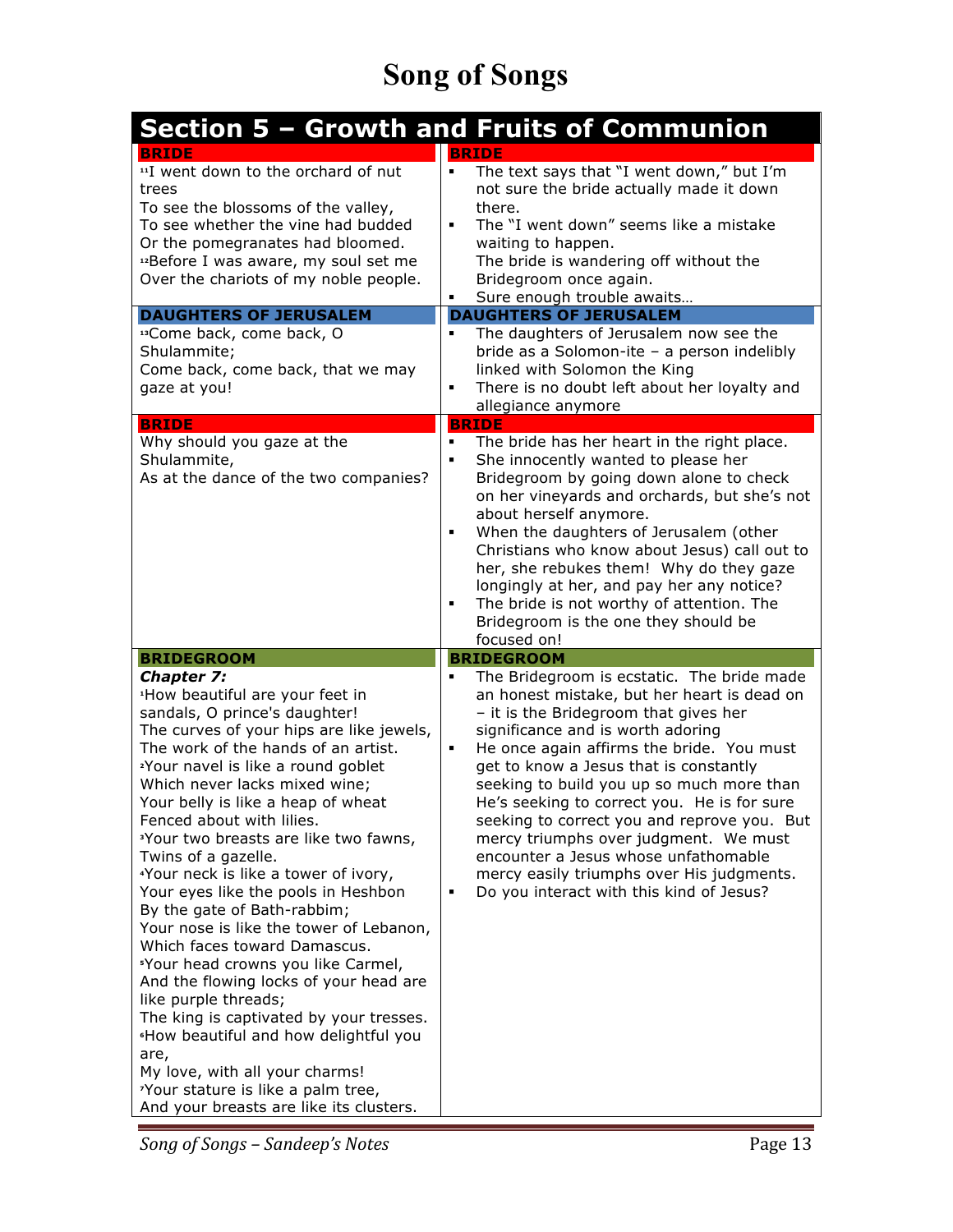| <sup>*</sup> I said, 'I will climb the palm tree,<br>I will take hold of its fruit stalks.'                                                                                                                                                                           |                                                                                                                                                                                                                                                                                                                                                                                                                                                                                                                                                                                                                                                                                                          |
|-----------------------------------------------------------------------------------------------------------------------------------------------------------------------------------------------------------------------------------------------------------------------|----------------------------------------------------------------------------------------------------------------------------------------------------------------------------------------------------------------------------------------------------------------------------------------------------------------------------------------------------------------------------------------------------------------------------------------------------------------------------------------------------------------------------------------------------------------------------------------------------------------------------------------------------------------------------------------------------------|
| Oh, may your breasts be like clusters<br>of the vine, and the fragrance of your<br>breath like apples,<br>*And your mouth like the best wine!<br>It goes down smoothly for my<br>beloved, flowing gently through the<br>lips of those who fall asleep.                | The breasts are a sign of nourishment that is<br>there for her children. That they can drink<br>from her and be satisfied and nourished<br>But also notice that the fragrance of her<br>٠<br>breath - it's the fragrance of apples.<br>Where did she get the apples? From the<br>٠<br>apple tree. And who was the apple tree?<br>The Bridegroom (Song of Songs 2:3-5).<br>She is eating of the Bridegroom so much<br>٠<br>that her breath smells of him. If you eat<br>one apple, you're breath won't smell of<br>apples. But if you continue to eat of apples,<br>even your every spiritual breath will smell of<br>Him. Your actions and character and<br>thoughts will all reflect Him more and more. |
| <b>BRIDE</b>                                                                                                                                                                                                                                                          | <b>BRIDE</b>                                                                                                                                                                                                                                                                                                                                                                                                                                                                                                                                                                                                                                                                                             |
| <sup>10</sup> I am my beloved's,<br>And his desire is for me.                                                                                                                                                                                                         | This is the final step in the maturation of the<br>bride's love for the Bridegroom.<br>First, Song of Songs 2:16 - My beloved<br>is mine, and I am his; He pastures his<br>flock among the lilies.<br>My beloved is mine. It's a love of Jesus,<br>but it's still primarily about me! Oh yeah,<br>and He's quite the enviable man!                                                                                                                                                                                                                                                                                                                                                                       |
|                                                                                                                                                                                                                                                                       | Next, Song of Songs $6:3 - I$ am my<br>beloved's and my beloved is mine, He<br>who pastures his flock among the lilies.<br>The order is switched. I am first my<br>Beloved's and then He is mine. Oh yeah,<br>and He's quite the enviable man!                                                                                                                                                                                                                                                                                                                                                                                                                                                           |
|                                                                                                                                                                                                                                                                       | Finally, Song of Songs $7:10 - I$ am my<br>beloved's, and his desire is for me.<br>Now, it's all about him.<br>And His enviable status of his flocks<br>feeding among the lilies is not relevant.<br>And I don't even want to speak about<br>my love for you, because my love is<br>nothing compared to Your love for me.<br>My love is nothing compared to Your<br>desire for me!                                                                                                                                                                                                                                                                                                                       |
| "Come, my beloved, let us go out into<br>the country,<br>Let us spend the night in the villages.<br>"Let us rise early and go to the<br>vineyards;<br>Let us see whether the vine has<br>budded<br>And its blossoms have opened,<br>And whether the pomegranates have | Compare this with 6:11<br>She was going out to check on the status of<br>٠<br>her orchards and vineyard. But after<br>checking in with the Bridegroom and His<br>speaking His love to her, she is different!<br>No longer is it, "I will go down," but "Come<br>٠<br>my beloved, let us go out."<br>It was a worthy desire of mine to check on<br>٠<br>my orchard and vineyard that is meant for                                                                                                                                                                                                                                                                                                         |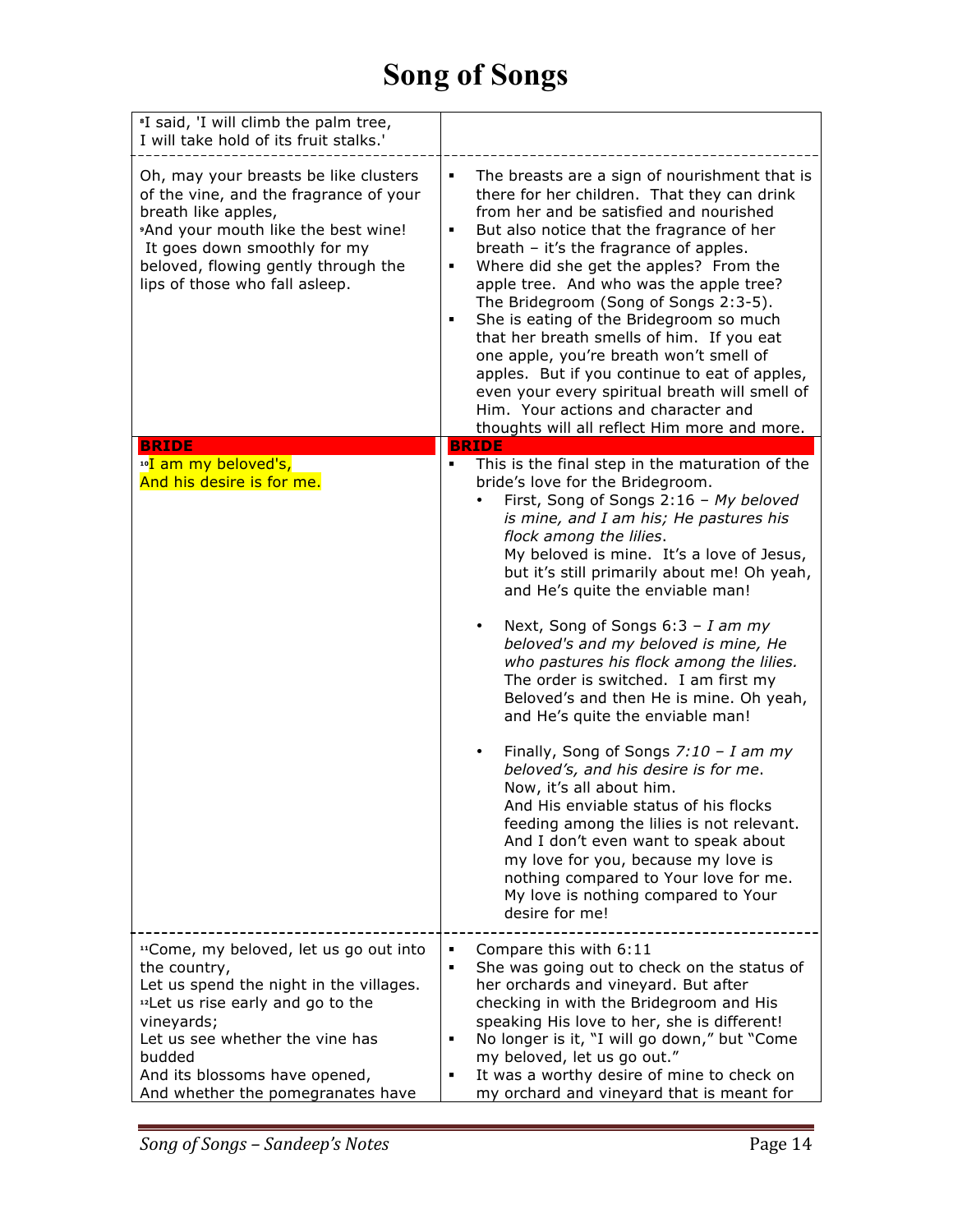| bloomed.<br>There I will give you my love.<br>"The mandrakes have given forth<br>fragrance;<br>And over our doors are all choice<br>fruits,<br>Both new and old,<br>Which I have saved up for you, my<br>beloved.                                                                                             | the Bridegroom (see 4:16). But I want to<br>even do that WITH my Bridegroom.<br>If I'm not with my Bridegroom:<br>٠<br>I'd beat myself up if the orchards and<br>vines are not up to par (discouragement)<br>I'd think much of myself if the orchards<br>$\bullet$<br>and vines are above par (pride)<br>Therefore, "Come, my beloved, let us go<br>٠<br>out" and check on the status of my garden<br>together. |
|---------------------------------------------------------------------------------------------------------------------------------------------------------------------------------------------------------------------------------------------------------------------------------------------------------------|-----------------------------------------------------------------------------------------------------------------------------------------------------------------------------------------------------------------------------------------------------------------------------------------------------------------------------------------------------------------------------------------------------------------|
| <b>Chapter 8:</b><br><sup>1</sup> Oh that you were like a brother to me<br>Who nursed at my mother's breasts.<br>If I found you outdoors, I would kiss<br>you;<br>No one would despise me, either.<br><sup>2</sup> I would lead you and bring you<br>Into the house of my mother, who<br>used to instruct me; | Oh, that you could have been a part of my<br>٠<br>family, so that the rest of my family would<br>accept You rather than despise You and<br>despise me because of You.<br>I would take you to my mother who used to<br>be my counsel. I will introduce her to You -<br>You who are now my instructor                                                                                                             |
| I would give you spiced wine to drink<br>from the juice of my pomegranates.<br><sup>3</sup> Let his left hand be under my head<br>And his right hand embrace me.                                                                                                                                              | Even though you are the Giver of all, I would<br>٠<br>relish the chance to serve you.<br>But then, after that's done, hold me. I am<br>٠<br>your possession. I am fully surrendered.                                                                                                                                                                                                                            |
| <b>BRIDEGROOM</b>                                                                                                                                                                                                                                                                                             | <b>BRIDEGROOM</b>                                                                                                                                                                                                                                                                                                                                                                                               |
| <sup>4</sup> I want you to swear, O daughters of<br>Jerusalem,<br>Do not arouse or awaken my love<br>Until she pleases.                                                                                                                                                                                       | The Bridegroom <b>never</b> wants to disturb this<br>state. He keeps those in perfect peace,<br>whose minds are fixed on Him (Isaiah 26:3).                                                                                                                                                                                                                                                                     |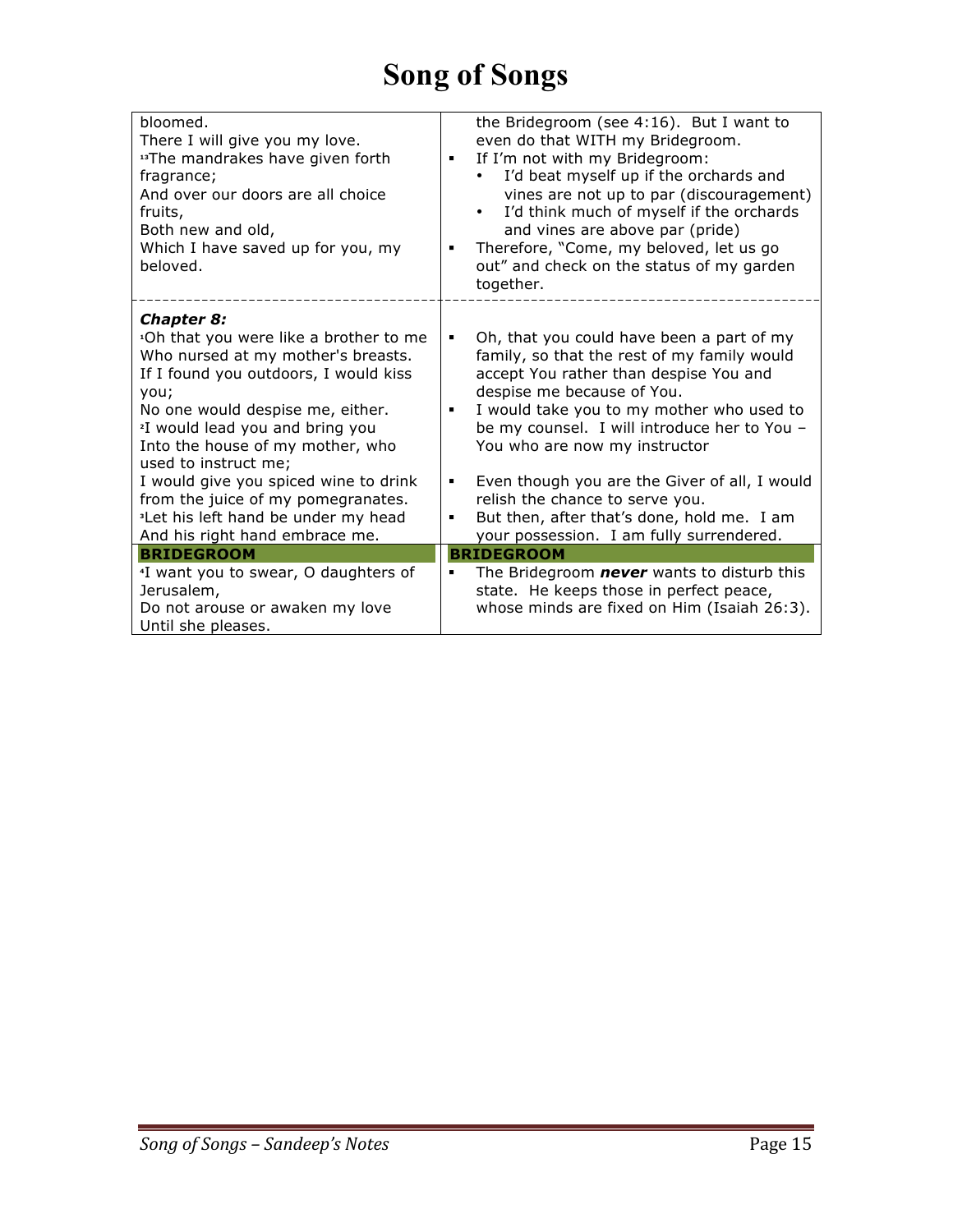| Section 6 – Unrestrained Communion                                                                                                                                                                              |                                                                                                                                                                                                                                                                                                                                                                                                                                                                                                                                                                                                                                                                           |
|-----------------------------------------------------------------------------------------------------------------------------------------------------------------------------------------------------------------|---------------------------------------------------------------------------------------------------------------------------------------------------------------------------------------------------------------------------------------------------------------------------------------------------------------------------------------------------------------------------------------------------------------------------------------------------------------------------------------------------------------------------------------------------------------------------------------------------------------------------------------------------------------------------|
| <b>DAUGHTERS OF JERUSALEM</b><br><sup>5</sup> Who is this coming up from the<br>wilderness<br>Leaning on her beloved?                                                                                           | <b>DAUGHTERS OF JERUSALEM</b><br>The beginning of this section is similar to the<br>beginning of Section 3 - where the<br>Daughters of Jerusalem open the dialogue.<br>When there is unbroken communion, even<br>the multitudes marvel at the sight.<br>In Section 3, it was the splendor of the<br>٠<br>Bridegroom. Here, it is the transformation<br>of the Bride that they marvel at (that she's<br>leaning on Him), as well as that the stately<br>Bridegroom is linked with the Bride<br>The wilderness poses no problem to the<br>٠<br>Bride - she's leaning on the Beloved.<br>The Bride is now "leaning" on the<br>Bridegroom. This is true faith - a leaning     |
|                                                                                                                                                                                                                 | and dependence on Jesus, or Beloved                                                                                                                                                                                                                                                                                                                                                                                                                                                                                                                                                                                                                                       |
| <b>BRIDEGROOM</b><br>Beneath the apple tree I awakened<br>you;<br>There your mother was in labor with<br>you,<br>There she was in labor and gave you<br>birth.                                                  | <b>BRIDEGROOM</b><br>"Before Abraham was, I am." The<br>Bridegroom has been there watching over us<br>even when we were in the womb                                                                                                                                                                                                                                                                                                                                                                                                                                                                                                                                       |
| <b>BRIDE</b>                                                                                                                                                                                                    | <b>BRIDE</b>                                                                                                                                                                                                                                                                                                                                                                                                                                                                                                                                                                                                                                                              |
| <i>'Put</i> me like a seal over your heart,<br>Like a seal on your arm<br>For love is as strong as death,<br>Jealousy is as severe as Sheol;<br>Its flashes are flashes of fire,<br>The very flame of the LORD. | <b>Come Thou Fount of Every Blessing</b><br>٠<br>Oh to grace how great a debtor<br>Daily I'm constrained to be!<br>Let Thy grace, Lord, like a fetter<br>Bind my heart and soul to Thee<br>Prone to wonder, Lord I feel it<br>Prone to leave the God I love<br>Here's my heart Lord, take and seal it<br>Seal it for thy courts above.<br>She connects her love to the LORD Himself -<br>٠<br>the only reference to God in this book. This<br>is the magnitude of her desire to love Jesus.<br>The Bride deeply wants her love to be sealed<br>٠<br>with Him. She knows that love is the<br>highest of all virtues and the only thing that<br>will make their union last. |
| <b>BRIDEGROOM</b>                                                                                                                                                                                               | <b>BRIDEGROOM</b>                                                                                                                                                                                                                                                                                                                                                                                                                                                                                                                                                                                                                                                         |
| 'Many waters cannot quench love,<br>Nor will rivers overflow it;<br>If a man were to give all the riches of<br>his house for love,<br>It would be utterly despised.<br><b>BRIDE</b>                             | The Bridegroom completely agrees and<br>٠<br>assures the Bride of the strength of love.<br>Waters won't quench my relationship with<br>Jesus, and it can't be "bought" by anybody<br>or any amount of money - IF the basis of<br>the relationship is indeed this Love! The<br>greatest of them all is indeed love.<br><b>BRIDE</b>                                                                                                                                                                                                                                                                                                                                        |
| *We have a little sister,<br>And she has no breasts;<br>What shall we do for our sister<br>On the day when she is spoken for?                                                                                   | Now that the Bride is assured of the security<br>٠<br>of her relationship in their mutual love, she<br>wants to help others as well.<br>She uses "we" $-$ this is the way of<br>٠<br>evangelism - preaching the gospel birthed in                                                                                                                                                                                                                                                                                                                                                                                                                                         |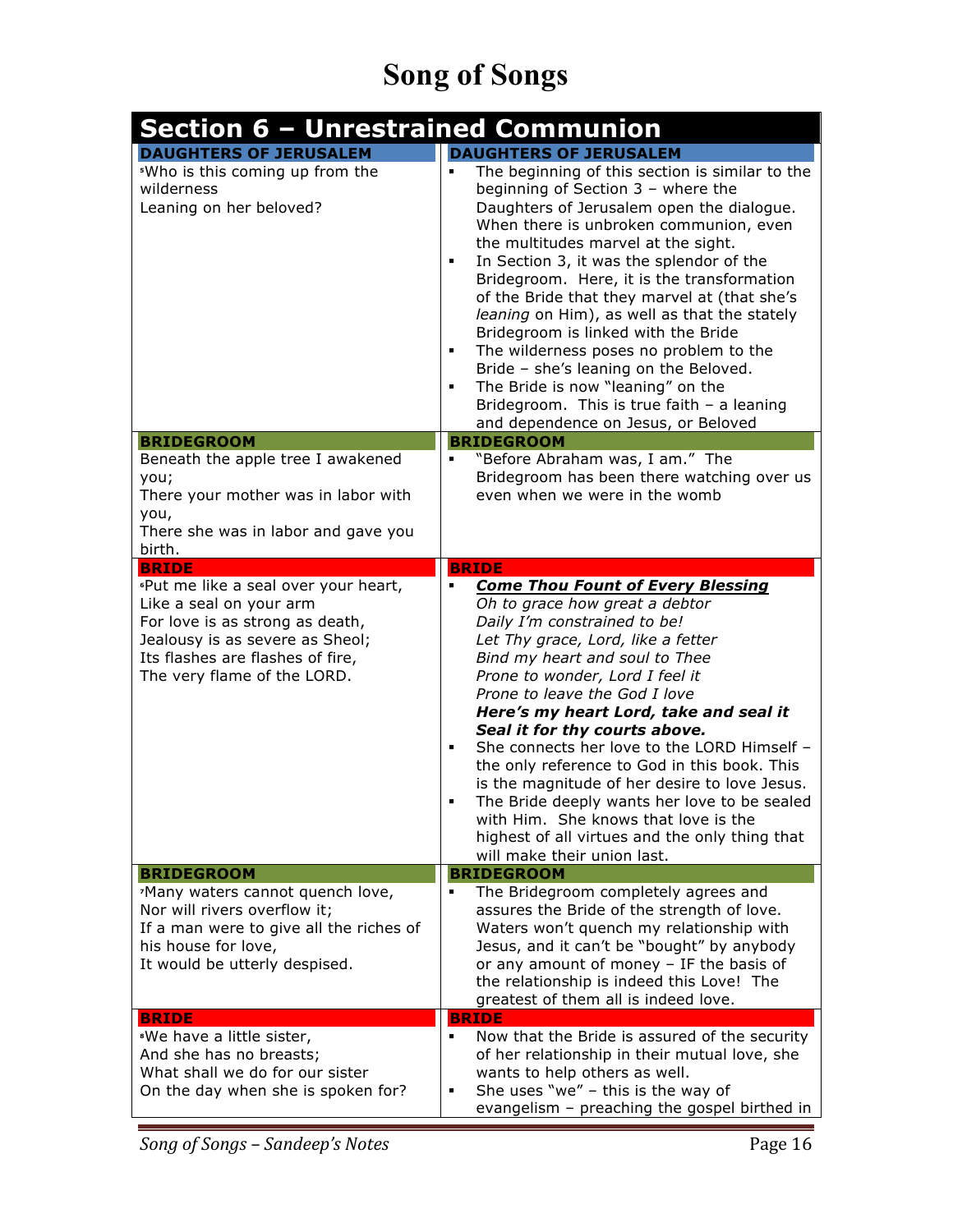|                                                                                                                                                                                                                                                                                                                                               | prayer and seeking help of the Bridegroom<br>What do we do about my sister that is still<br>young and will one day have to choose who<br>to love.                                                                                                                                                                                                                                                                                                                                                                                                                                                                                                                                                                                                                                                                                                                                                                                                                                                                                                                                                                                                                                                                                                                                |
|-----------------------------------------------------------------------------------------------------------------------------------------------------------------------------------------------------------------------------------------------------------------------------------------------------------------------------------------------|----------------------------------------------------------------------------------------------------------------------------------------------------------------------------------------------------------------------------------------------------------------------------------------------------------------------------------------------------------------------------------------------------------------------------------------------------------------------------------------------------------------------------------------------------------------------------------------------------------------------------------------------------------------------------------------------------------------------------------------------------------------------------------------------------------------------------------------------------------------------------------------------------------------------------------------------------------------------------------------------------------------------------------------------------------------------------------------------------------------------------------------------------------------------------------------------------------------------------------------------------------------------------------|
| <b>BRIDEGROOM</b>                                                                                                                                                                                                                                                                                                                             | <b>BRIDEGROOM</b>                                                                                                                                                                                                                                                                                                                                                                                                                                                                                                                                                                                                                                                                                                                                                                                                                                                                                                                                                                                                                                                                                                                                                                                                                                                                |
| If she is a wall,<br>We will build on her a battlement of<br>silver;<br>But if she is a door,<br>We will barricade her with planks of<br>cedar.                                                                                                                                                                                               | The Bridegroom also works with a "we" - He<br>creates a love for Him in us, but He wants<br>us to partner with Him to build others up<br>with this security.<br>If she's a solid wall with a firm foundation,<br>٠<br>then we will adorn her with silver. We will<br>exalt her and beautify her.<br>If she is a door that is easily moved however<br>and not settled in her faith, then we will<br>barricade her in - so that she can become<br>immovable in her security and love.                                                                                                                                                                                                                                                                                                                                                                                                                                                                                                                                                                                                                                                                                                                                                                                              |
| <b>BRIDE</b><br><sup>10</sup> I was a wall, and my breasts were                                                                                                                                                                                                                                                                               | <b>BRIDE</b><br>The Bride is clear about who she is. She<br>٠                                                                                                                                                                                                                                                                                                                                                                                                                                                                                                                                                                                                                                                                                                                                                                                                                                                                                                                                                                                                                                                                                                                                                                                                                    |
| like towers;<br>Then I became in his eyes as one who<br>finds peace.                                                                                                                                                                                                                                                                          | knows that she is a wall and is at rest in her<br>Bridegroom's satisfaction with her.                                                                                                                                                                                                                                                                                                                                                                                                                                                                                                                                                                                                                                                                                                                                                                                                                                                                                                                                                                                                                                                                                                                                                                                            |
| "Solomon had a vineyard at Baal-<br>hamon;<br>He entrusted the vineyard to<br>caretakers<br>Each one was to bring a thousand<br>shekels of silver for its fruit.<br><sup>12</sup> My very own vineyard is at my<br>disposal;<br>The thousand shekels are for you,<br>Solomon,<br>And two hundred are for those who<br>take care of its fruit. | This is reminiscent of the Parable of the<br>٠<br>Talents where the king gave his different<br>servants various talents - to one 10, the<br>other 5, and the other 1. But all of them<br>had to have a return on investment.<br>The one who was punished was the one who<br>didn't bring any return on their investment.<br>Here too, every caretaker of the vineyard<br>had to bring in a thousand shekels<br>Is not our vineyard His? Are we not temples<br>of the Holy Spirit? And is there not a return<br>on investment required from our vineyard?<br>The bride easily makes her quota and more!<br>She makes 200 shekels extra, set aside for<br>those who help her take care of her vineyard<br>(godly people, ministries, etc).<br>This is the generosity that we should have<br>towards God's servants who labor for Him<br>and help produce fruit in us.<br>This is also a contrast to $1:6b$ - My mother's<br>٠<br>sons were angry with me; They made me<br>caretaker of the vineyards, But I have not<br>taken care of my own vineyard. This<br>vineyard that is always at "my disposal"<br>used to be unattended to, but now produces<br>great return. When I am one with Christ, I<br>work hard in my job, but all my returns are<br>available for the Bridegroom |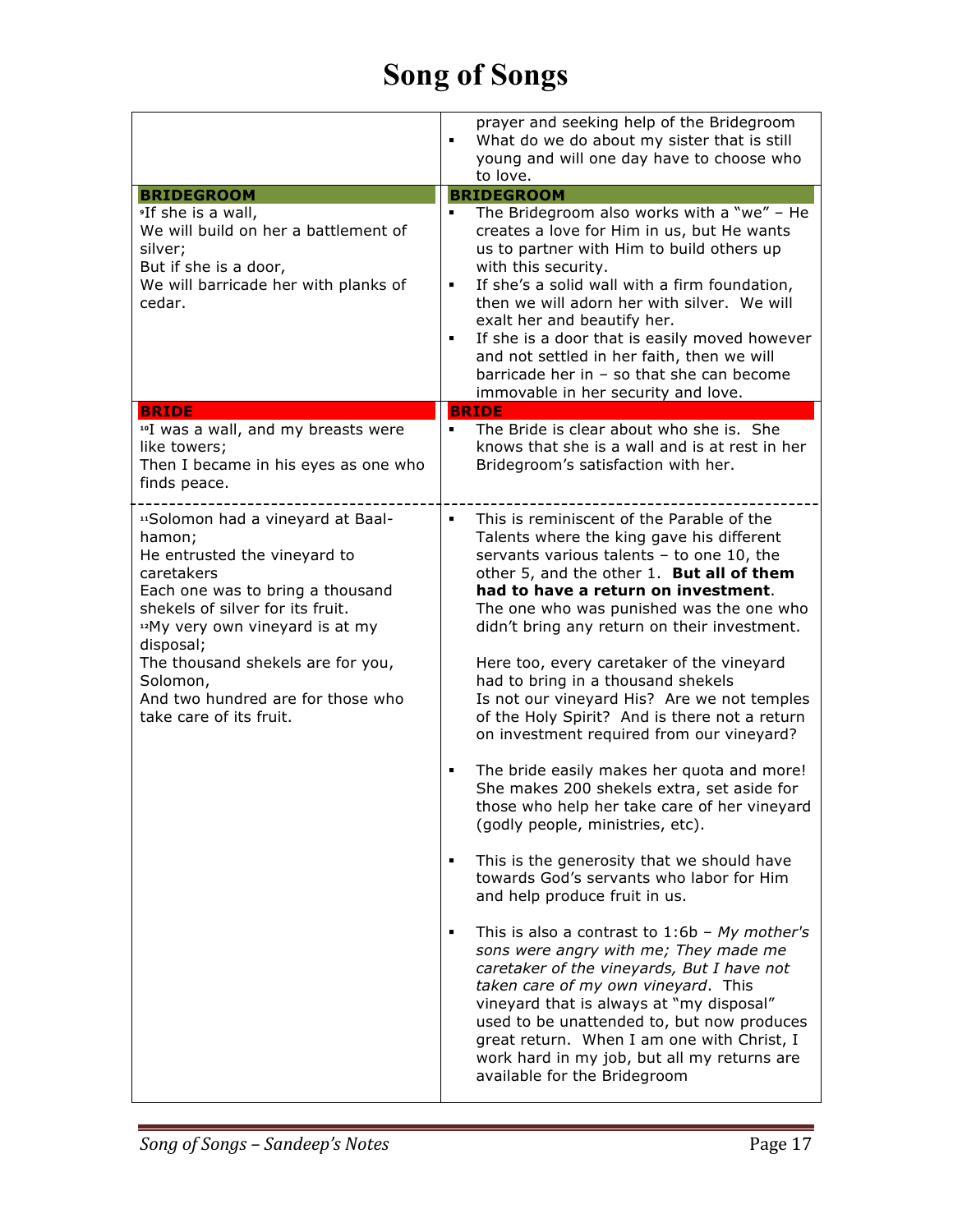| <sup>13</sup> O you who sit in the gardens,<br>My companions are listening for your<br>voice--<br>Let me hear it!<br><sup>14</sup> Hurry, my beloved,<br>And be like a gazelle or a young stag<br>On the mountains of spices. | Our actions and fruit from our lives is the<br>٠<br>mountain of spices. In 4:14, the Bridegroom<br>tells us that we are an orchard with all the<br>trees of frankincense, myrrh, and aloes,<br>along with all its finest spices. Faithfulness<br>with this garden has created a huge reserve<br>of spices. It has created a mountain of<br>spices.<br>But even with this mountain of spices that<br>٠<br>has been produced, it only serves one<br>purpose: For my Beloved to be seen like a<br>gazelle or a young stag.<br>Just like everybody stands in awe and<br>٠<br>wonder as they see the majesty of a gazelle<br>bounding through the mountains, so let<br>Jesus be magnified and glorified through all<br>the sweet fragrances of my fruit from<br>communion and union with Him.<br>The mountain is definitely impressive and<br>٠<br>beautiful. And a mountain of spices is<br>fragrant indeed. So people are drawn to the<br>beauty and the fragrance of our mountain of<br>spices.<br>However, all this is becomes just part of the<br>scenery and the backdrop, when a gazelle<br>burst through the bushes and bounds across<br>the mountain.<br>Even so, the glorious fruit of my intimacy<br>$\blacksquare$<br>with Him should be used to draw attention |
|-------------------------------------------------------------------------------------------------------------------------------------------------------------------------------------------------------------------------------|------------------------------------------------------------------------------------------------------------------------------------------------------------------------------------------------------------------------------------------------------------------------------------------------------------------------------------------------------------------------------------------------------------------------------------------------------------------------------------------------------------------------------------------------------------------------------------------------------------------------------------------------------------------------------------------------------------------------------------------------------------------------------------------------------------------------------------------------------------------------------------------------------------------------------------------------------------------------------------------------------------------------------------------------------------------------------------------------------------------------------------------------------------------------------------------------------------------------------------------------------------------------|
|                                                                                                                                                                                                                               | to Jesus.                                                                                                                                                                                                                                                                                                                                                                                                                                                                                                                                                                                                                                                                                                                                                                                                                                                                                                                                                                                                                                                                                                                                                                                                                                                              |
|                                                                                                                                                                                                                               | <b>BRIDE</b>                                                                                                                                                                                                                                                                                                                                                                                                                                                                                                                                                                                                                                                                                                                                                                                                                                                                                                                                                                                                                                                                                                                                                                                                                                                           |
|                                                                                                                                                                                                                               | Jesus, my life is yours. Therefore,<br>Thy life in me be shown,<br>Lord, I would henceforth seek<br>To think and speak<br>Thy thoughts, Thy words alone,<br>No more my own.                                                                                                                                                                                                                                                                                                                                                                                                                                                                                                                                                                                                                                                                                                                                                                                                                                                                                                                                                                                                                                                                                            |